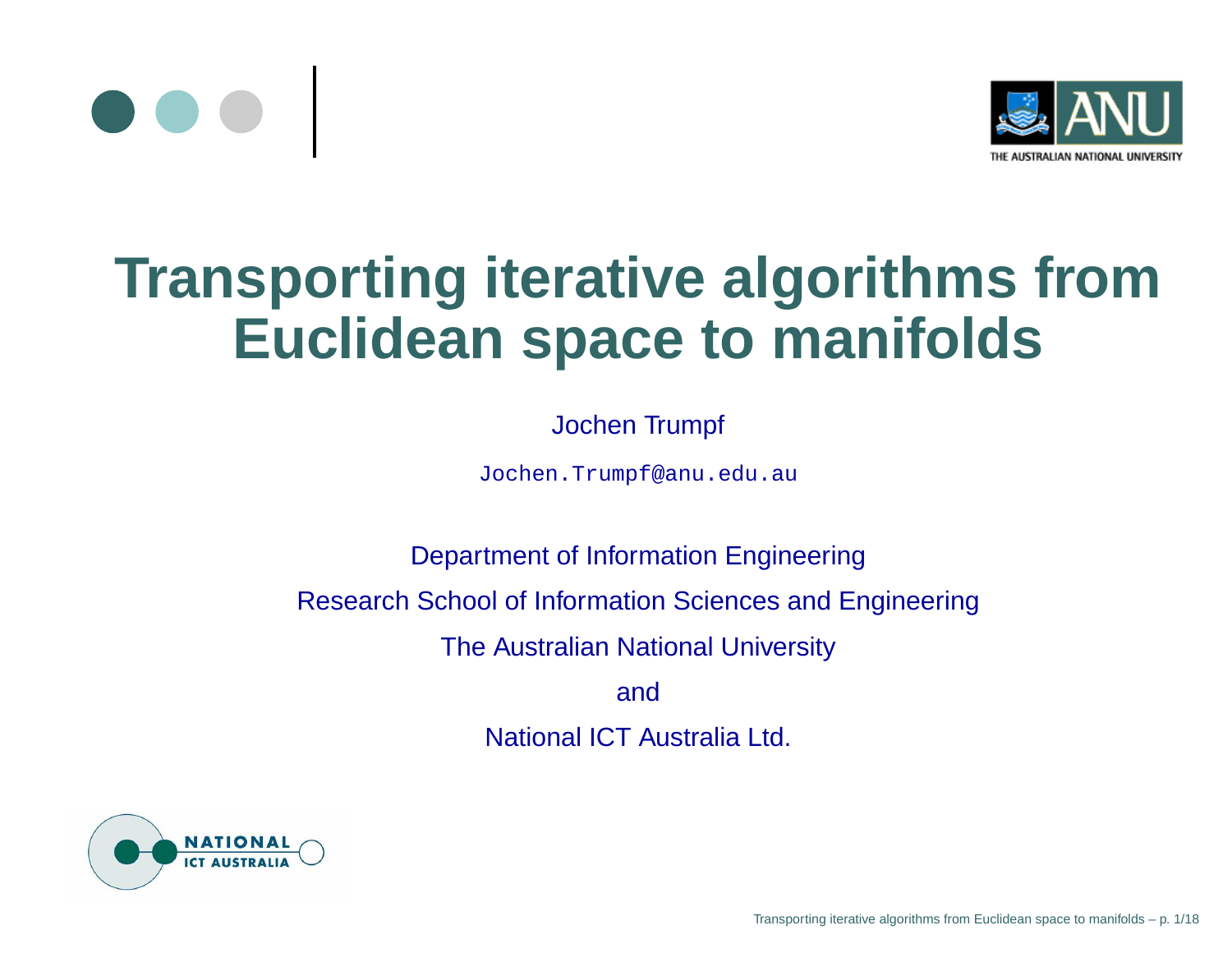



### **the Newton iteration**



Transporting iterative algorithms from Euclidean space to manifolds – p. 2/18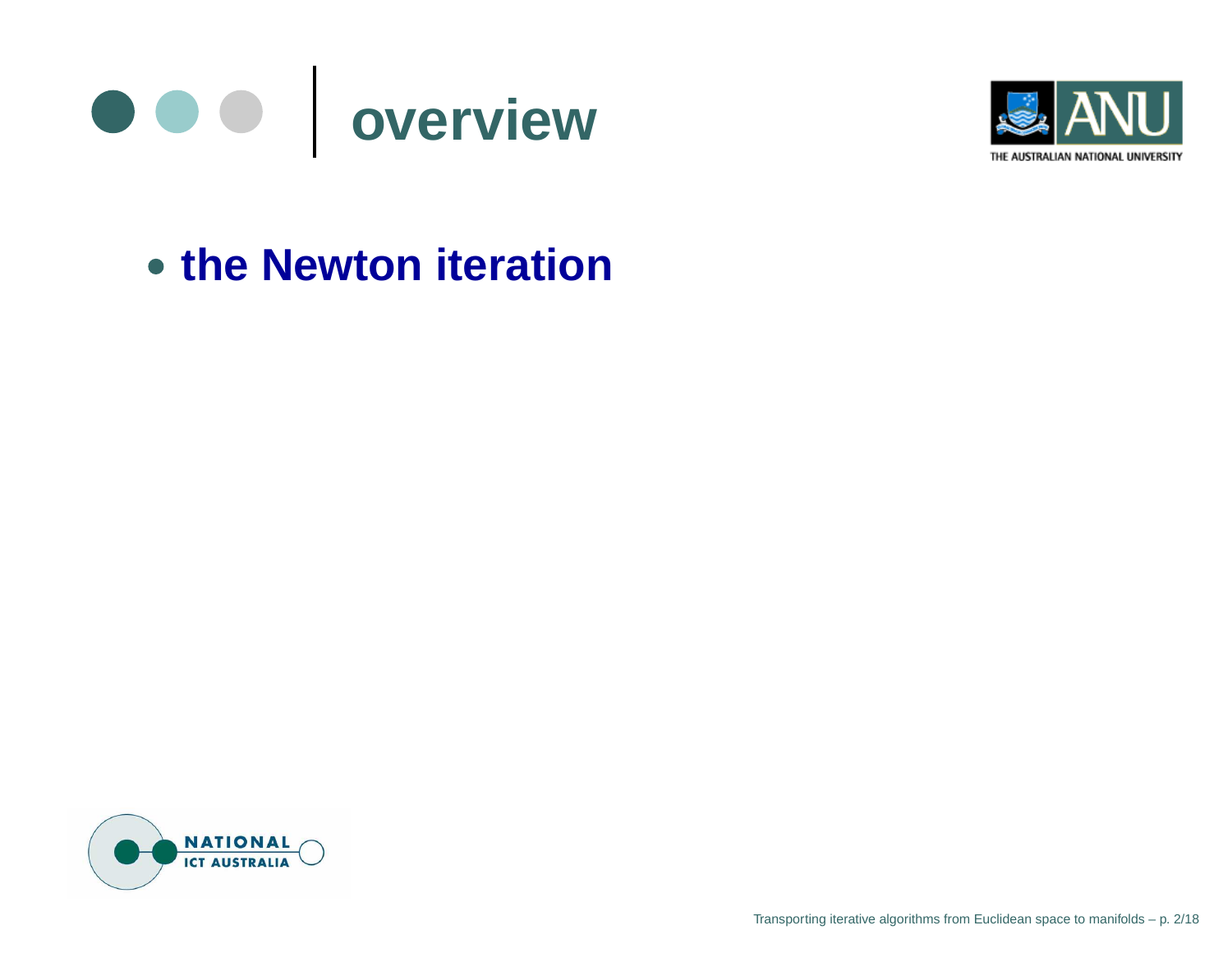



- **the Newton iteration**
- **parametrisations**

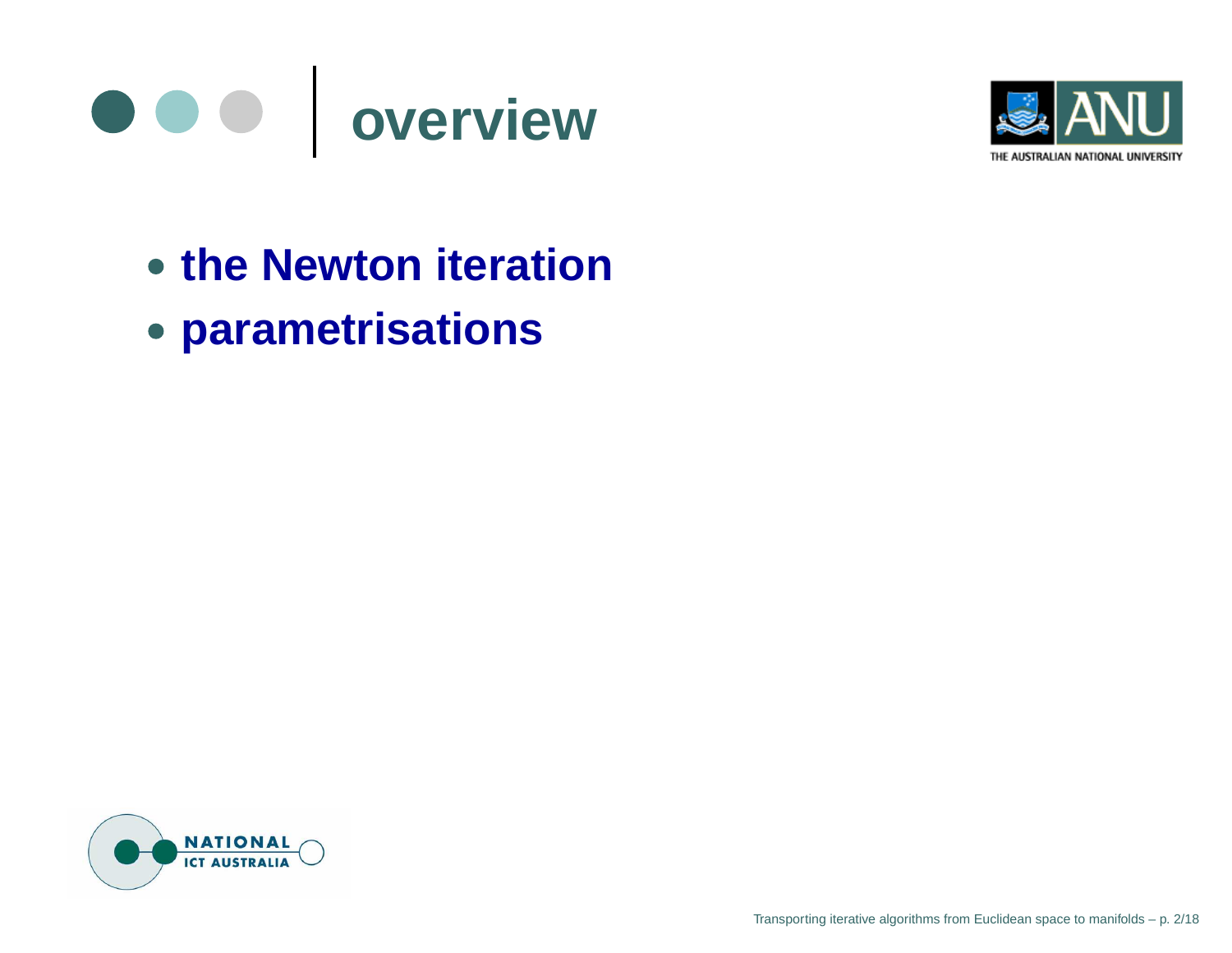



- **the Newton iteration**
- **parametrisations**
- **the new algorithm**

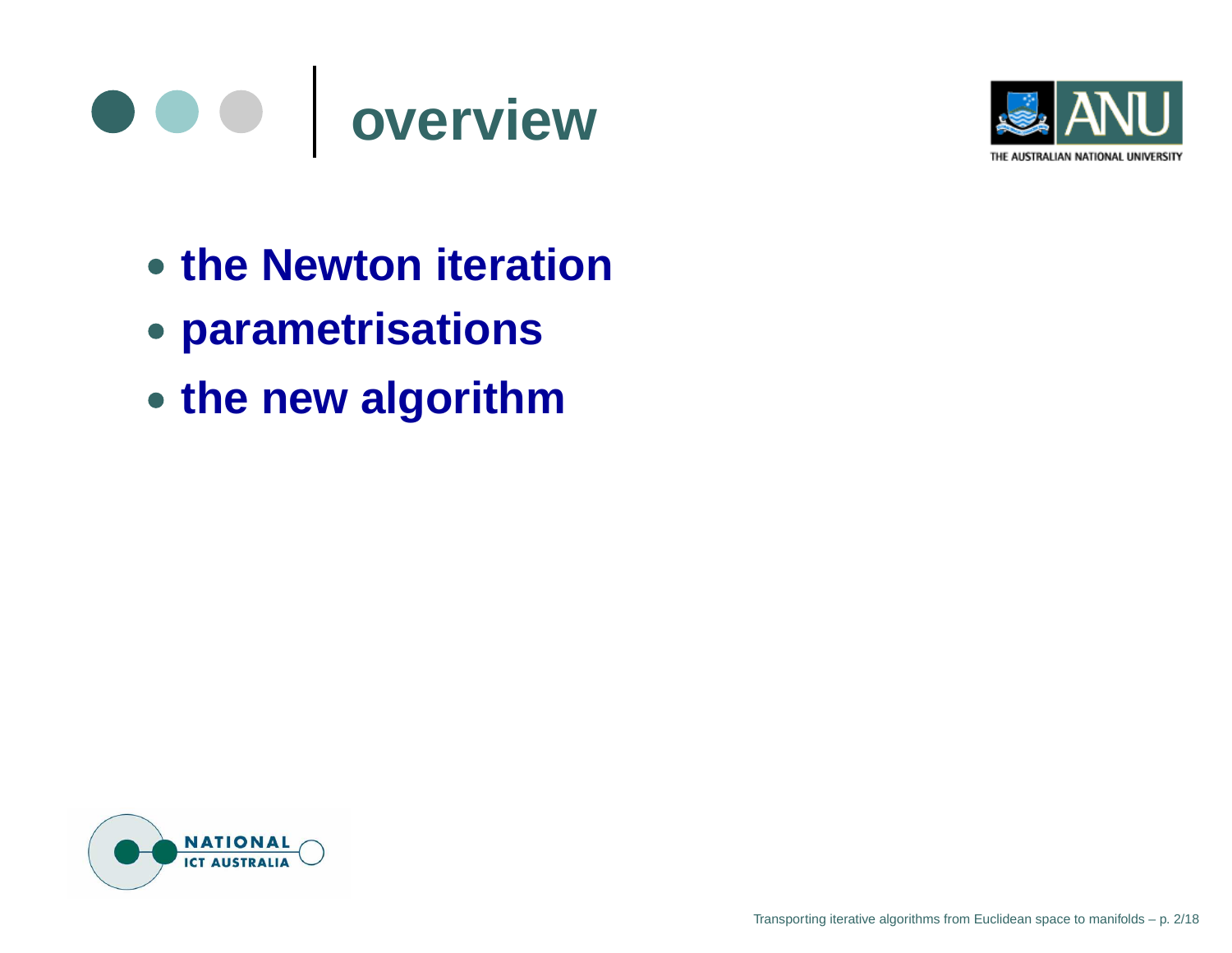



- **the Newton iteration**
- **parametrisations**
- **the new algorithm**
- **convergence properties**

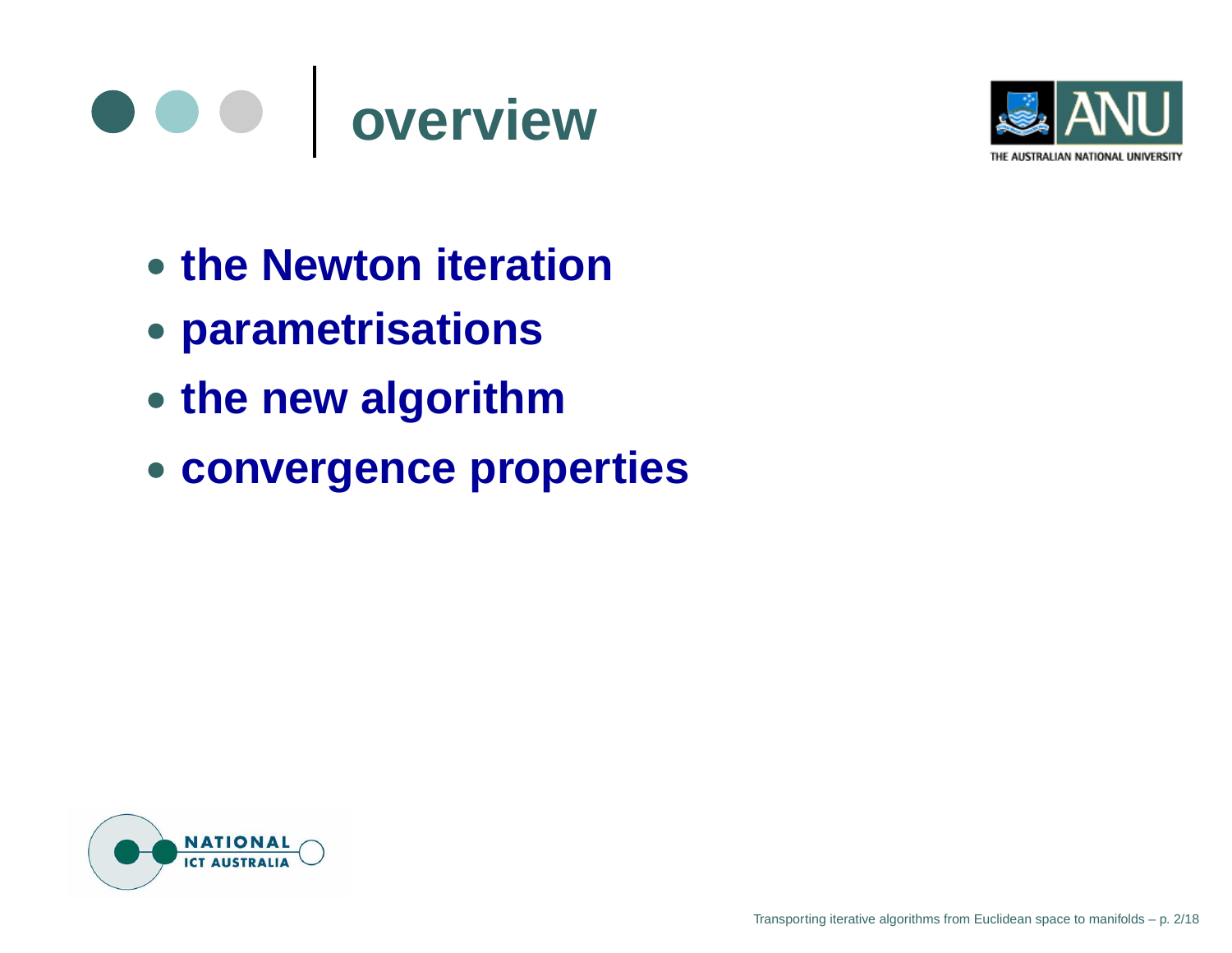



- **the Newton iteration**
- **parametrisations**
- **the new algorithm**
- **convergence properties**
- **an example**

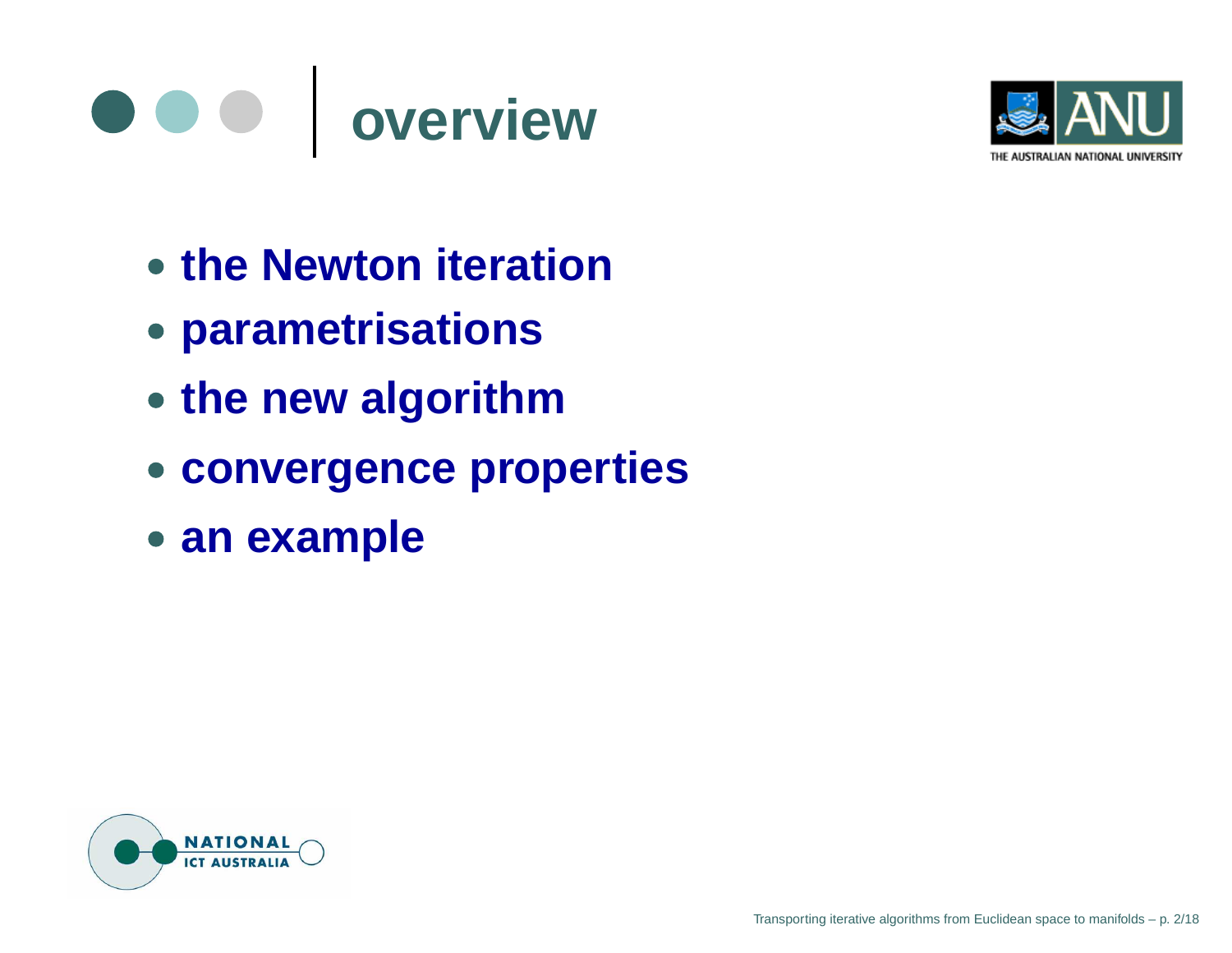



- **the Newton iteration**
- **parametrisations**
- **the new algorithm**
- **convergence properties**
- **an example**
- **general iterates**

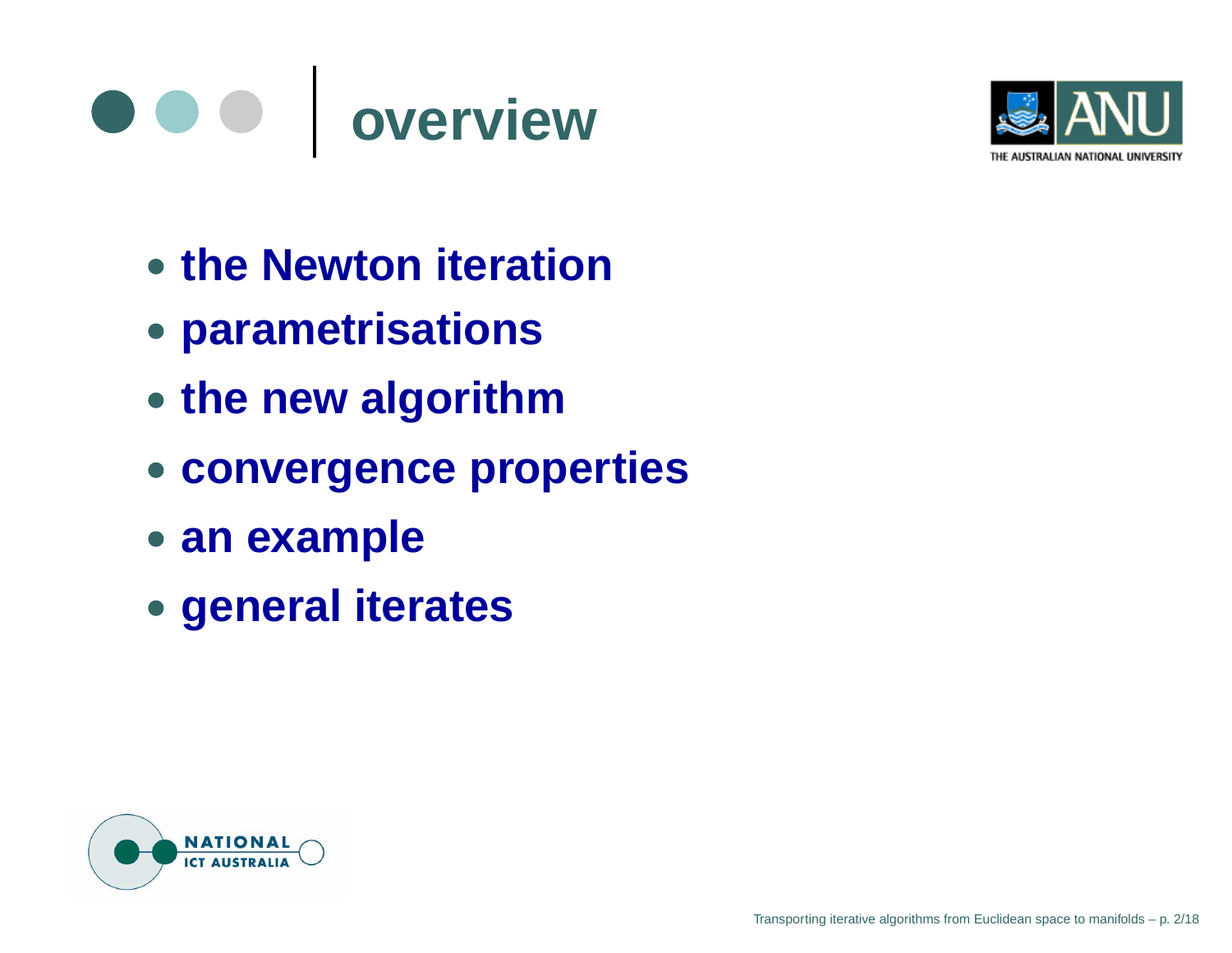



- **the Newton iteration**
- **parametrisations**
- **the new algorithm**
- **convergence properties**
- **an example**
- **general iterates**

joint work with J. Manton

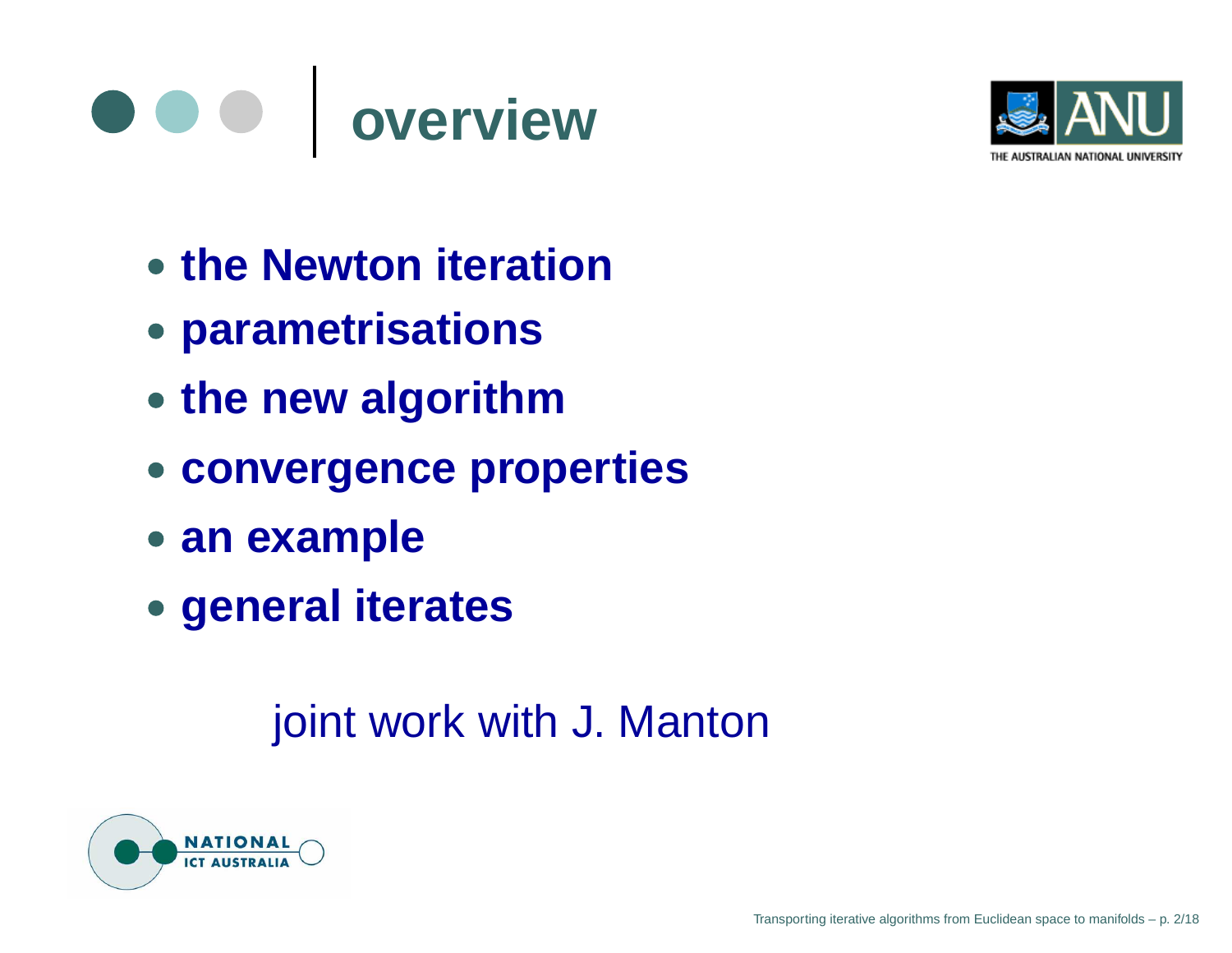# **the Newton iteration**



### **Newton's method**

 $x_{k+1}=x_k$  $k - {\text{Hess } f(x_k)}^{-1}$ <sup>1</sup> grad  $f(x_k)$ ,  $x_0 \in \mathbb{R}^n$ 

### **is an iteration**

$$
x_{k+1} = \mathcal{N}(f)(x_k), \quad x_0 \in \mathbb{R}^n
$$

**which is defined for any twice differentiable** $f$ **unction**  $f : \mathbb{R}^n \longrightarrow \mathbb{R}$ .

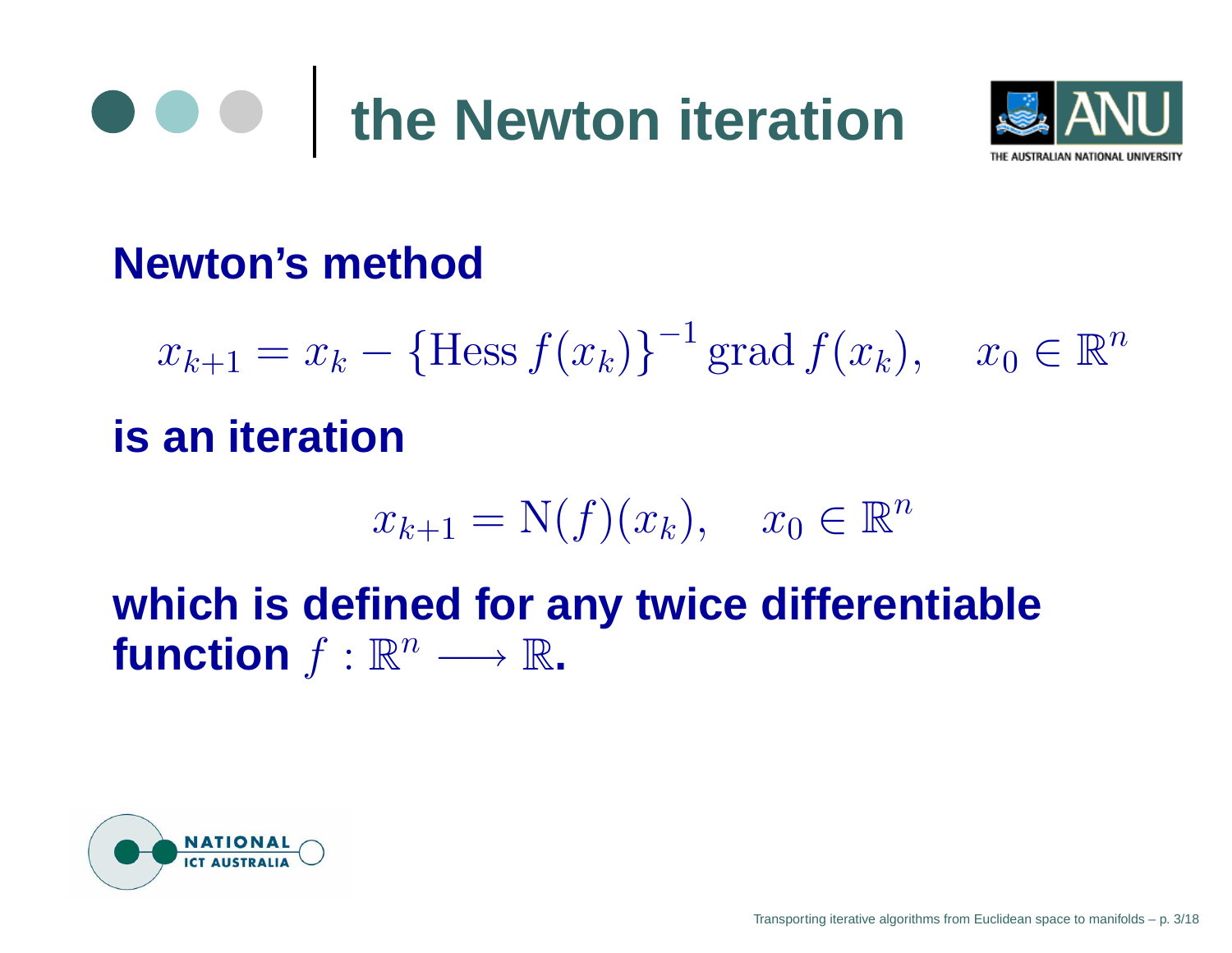



**The sequence**

$$
x_k = \{\mathcal{N}(f)\}^k(x_0)
$$

### **it generates converges locally quadratic tonon-degenerate critical points of**f**.**

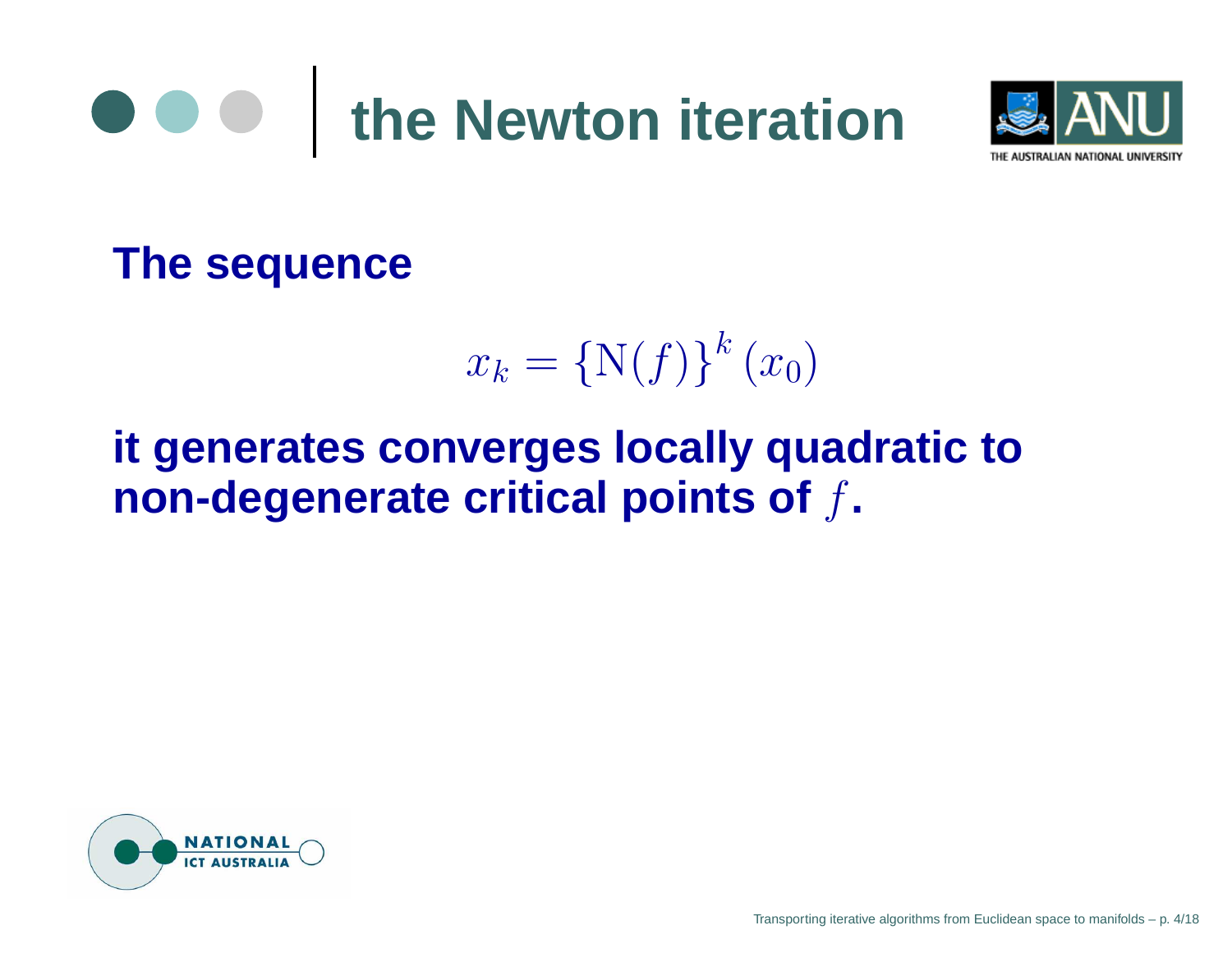# **the Newton iteration**



**The sequence**

$$
x_k = \{\mathcal{N}(f)\}^k(x_0)
$$

**it generates converges locally quadratic tonon-degenerate critical points of**f**.**

**In particular, it converges locally to any (isolated)strict local maximum of**f**.**

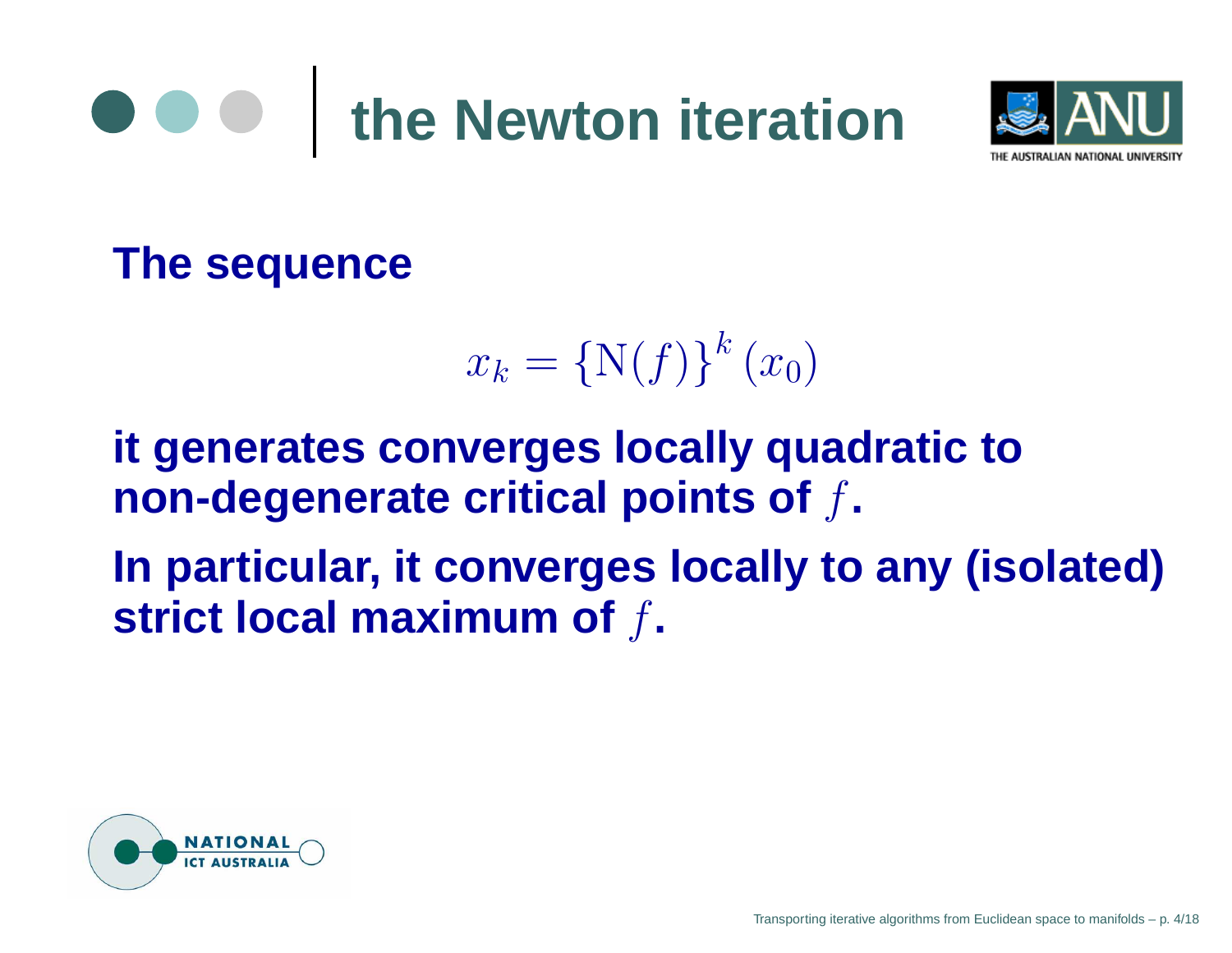



#### **Sometimes <sup>a</sup> to be maximised function is not** ${\bf a}$  raturally defined on an  $\mathbb{R}^n$  but rather on some **smooth manifold (curved space), e.g. the sphere.**



Transporting iterative algorithms from Euclidean space to manifolds – p. 5/18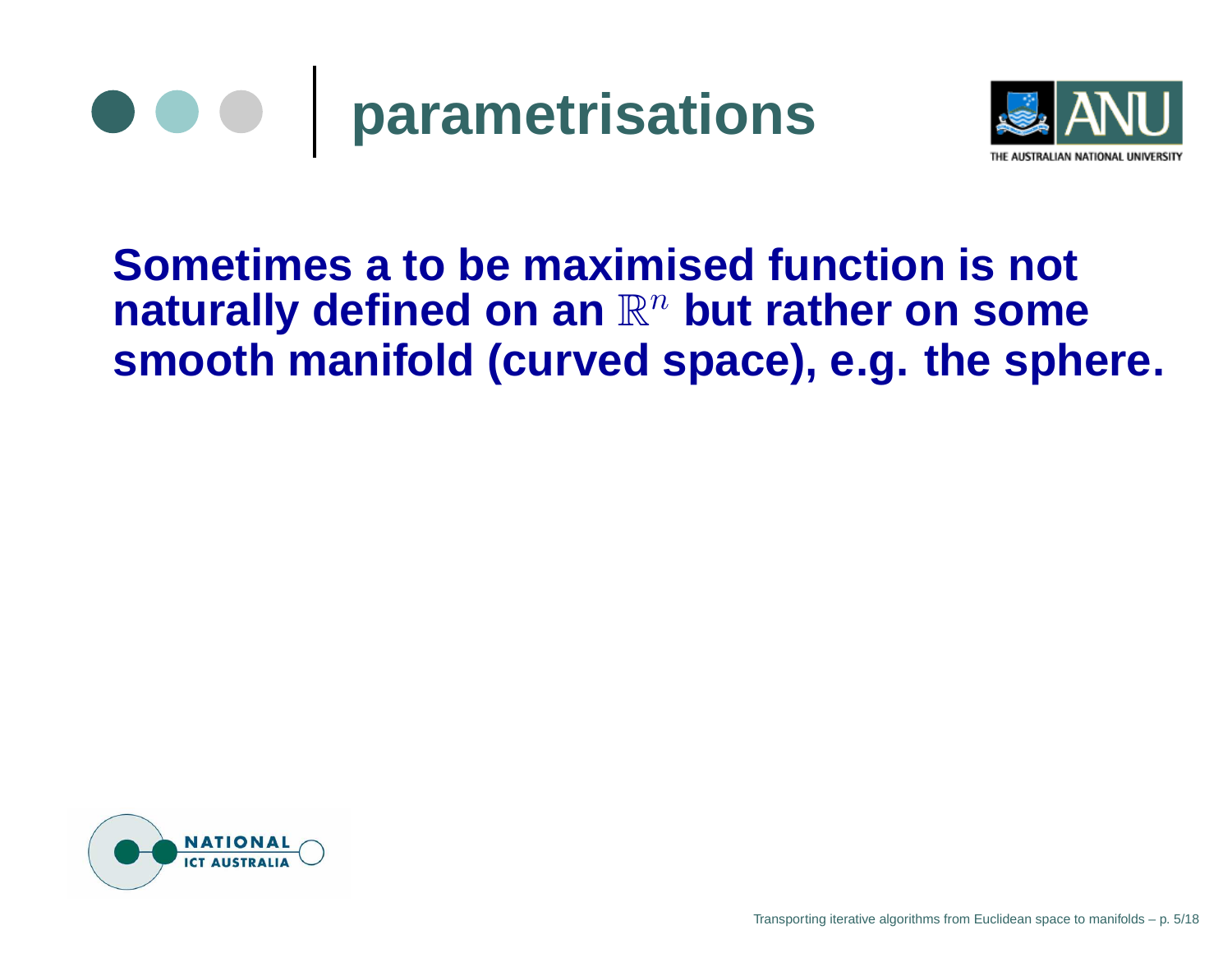



**Sometimes <sup>a</sup> to be maximised function is not** ${\bf a}$  raturally defined on an  $\mathbb{R}^n$  but rather on some **smooth manifold (curved space), e.g. the sphere.**

**One description of manifolds is that they looklocally like an**  $\mathbb{R}^n$ **. This means that the manifold PARTIES can be covered by <sup>a</sup> collection of subsets foreach of which there is <sup>a</sup> homeomorphism**(coordinate chart) onto an open set in  $\mathbb{R}^n$ **.**

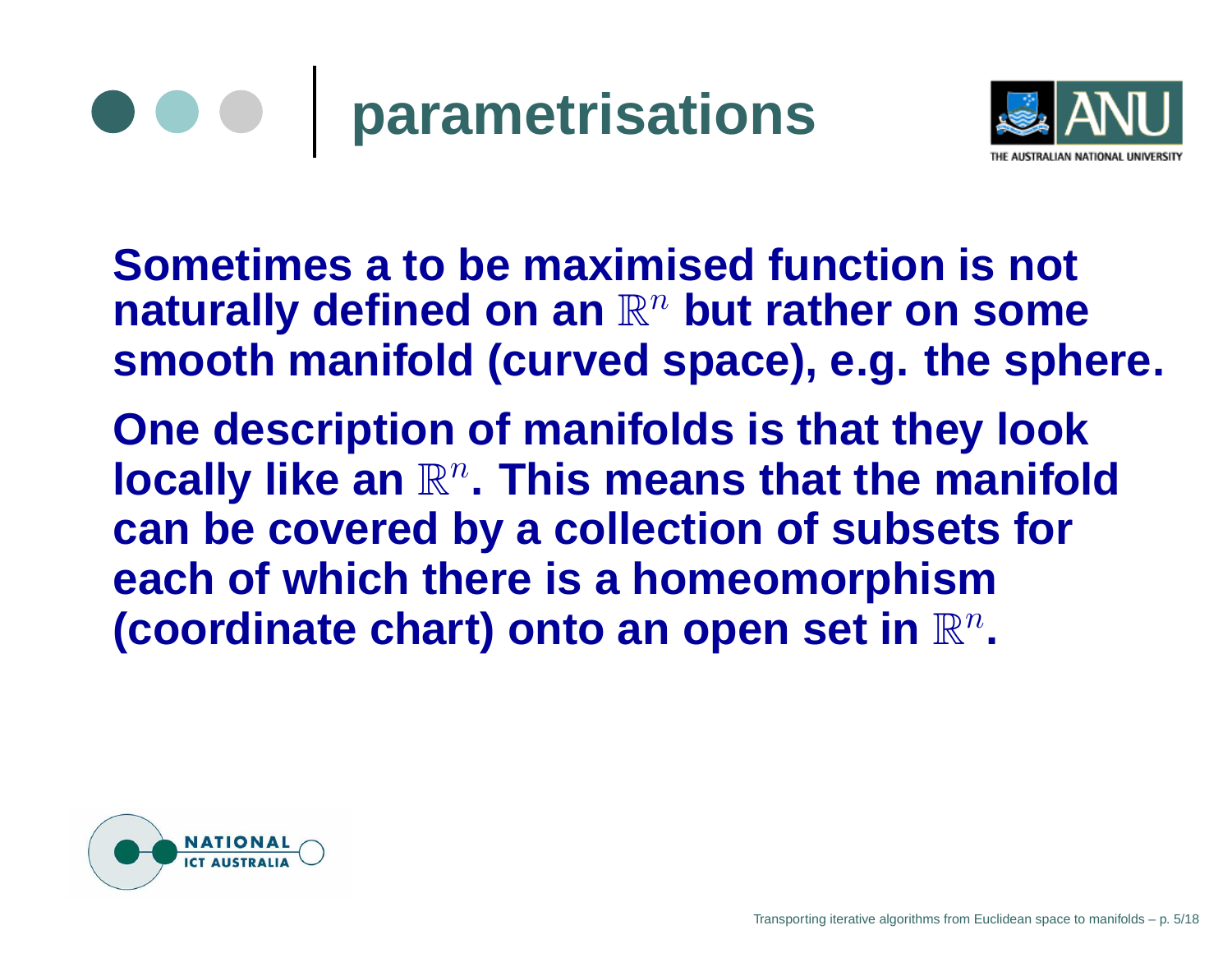



**Sometimes <sup>a</sup> to be maximised function is not** ${\bf a}$  raturally defined on an  $\mathbb{R}^n$  but rather on some **smooth manifold (curved space), e.g. the sphere.**

**One description of manifolds is that they looklocally like an**  $\mathbb{R}^n$ **. This means that the manifold PARTIES can be covered by <sup>a</sup> collection of subsets foreach of which there is <sup>a</sup> homeomorphism**(coordinate chart) onto an open set in  $\mathbb{R}^n$ **.**

**The whole atlas has to fit nicely together, i.e. viadiffeomorphisms in overlapping regions.**

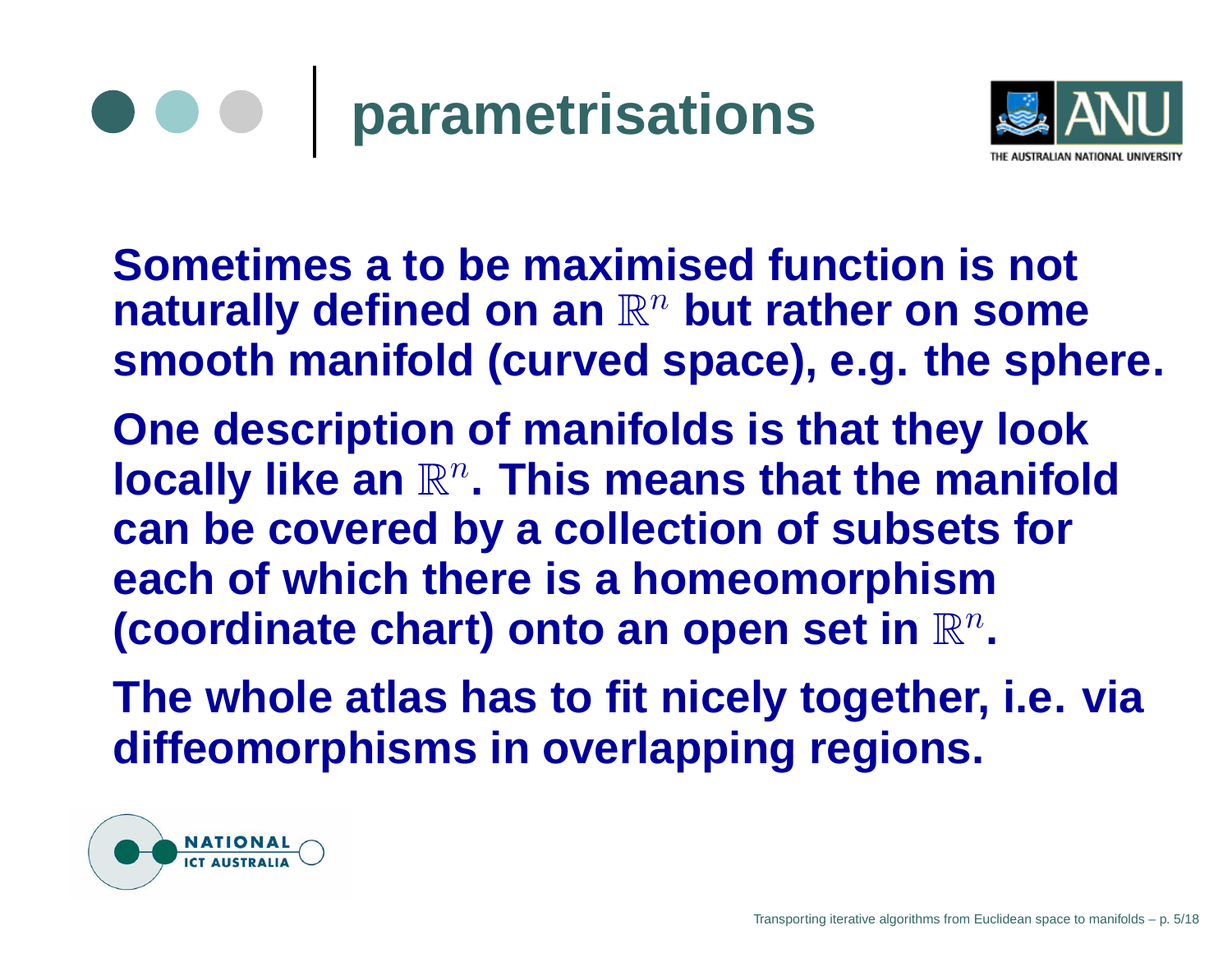



### **This implies that for each point**p **of the manifold** M **there exists <sup>a</sup> local parametrisation, i.e. <sup>a</sup> smooth injective map**

$$
\mu_p : \mathbb{R}^n \longrightarrow M, \quad \mu_p(0) = p
$$

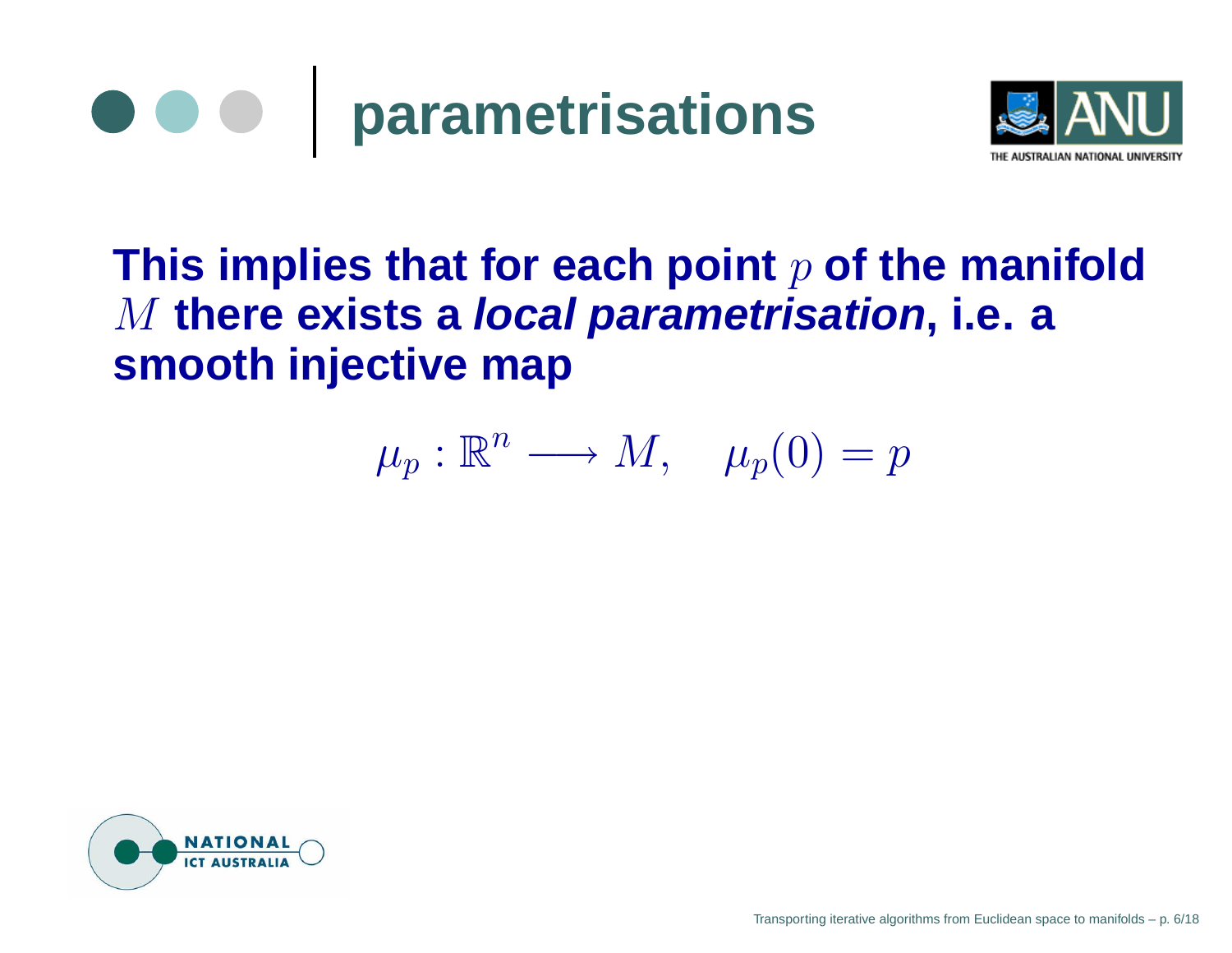



**This implies that for each point**p **of the manifold** M **there exists <sup>a</sup> local parametrisation, i.e. <sup>a</sup> smooth injective map**

$$
\mu_p : \mathbb{R}^n \longrightarrow M, \quad \mu_p(0) = p
$$

We consider the special case where  $\mu_p$  varies **locally smoothly with the base point, which mightonly be possible in <sup>a</sup> small neighborhood of <sup>a</sup>given point**p∗ **(hedgehog theorem).**

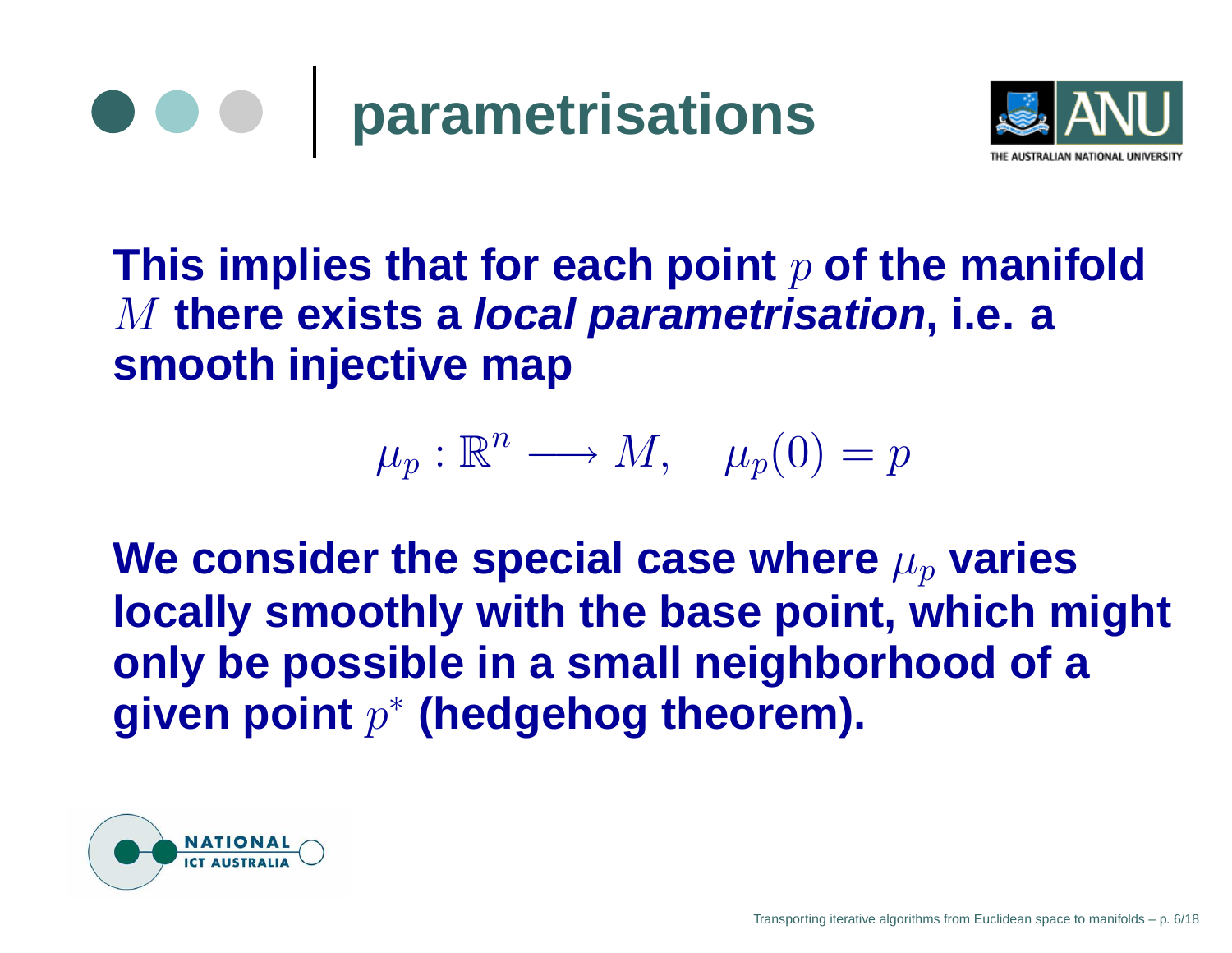



### **Take e.g. the sphere and the operation of thespecial orthogonal group on it**

$$
\phi: SO(n+1) \times S^n \longrightarrow S^n,
$$
  

$$
(Q, p) \mapsto Qp
$$

#### **and consider the exponential map**

$$
\exp : so(n + 1) \longrightarrow SO(n + 1),
$$
  

$$
\Omega \mapsto \exp \Omega .
$$

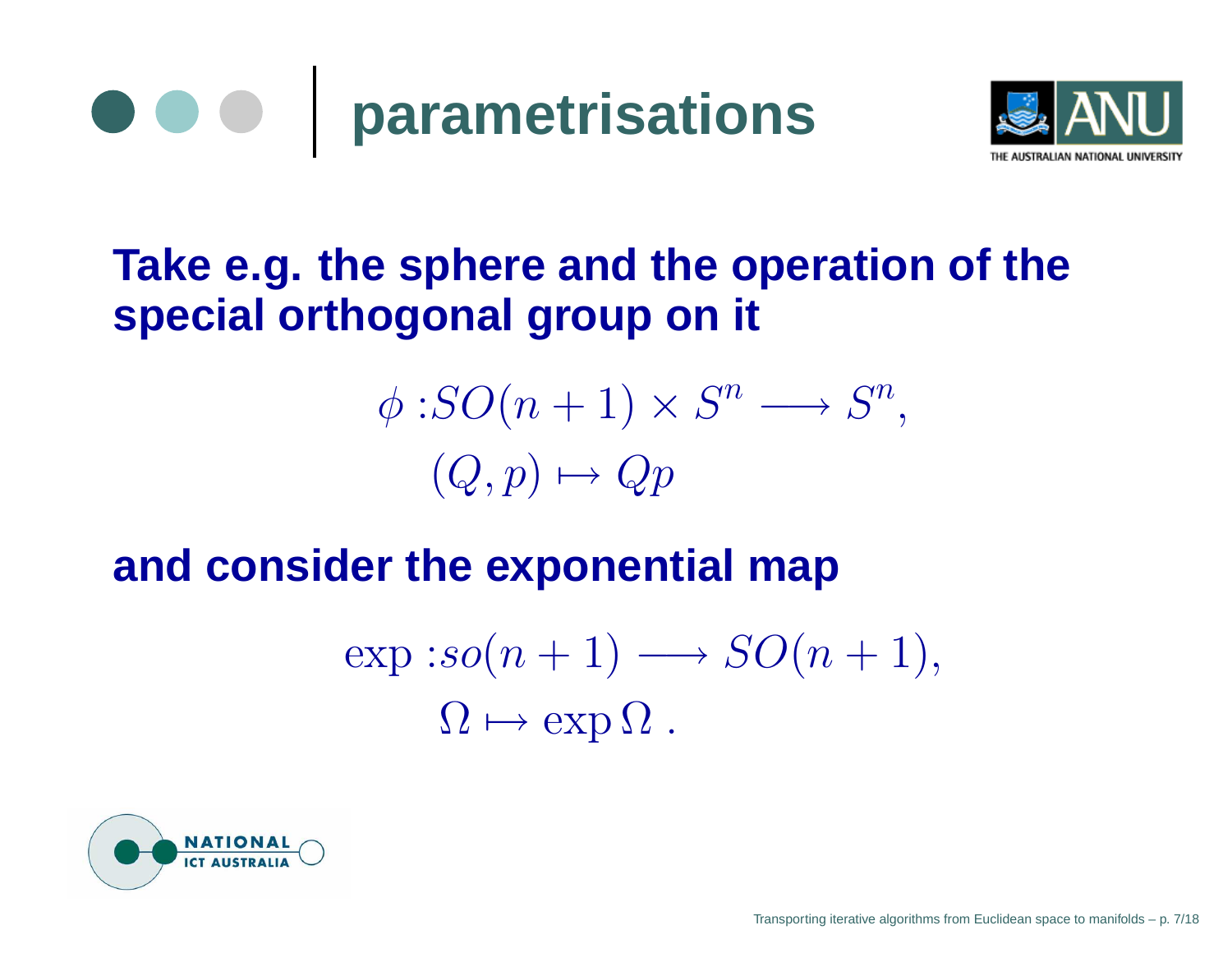



### **It can be shown that**

$$
\phi(\exp(.), p^*): so(n + 1) \longrightarrow S^n
$$

### **is locally injective around**0 **when restricted to thesubspace**

$$
\left\{ \begin{pmatrix} 0 & Z \\ -Z^{\top} & 0 \end{pmatrix} \mid Z \in \mathbb{R}^{k \times (n-k)} \right\}.
$$

**This defines <sup>a</sup> local parametrisation**µp∗ $\boldsymbol{\mathsf{can}}$  be "moved around"  $S^n$  by applying  $\phi$ . **which**

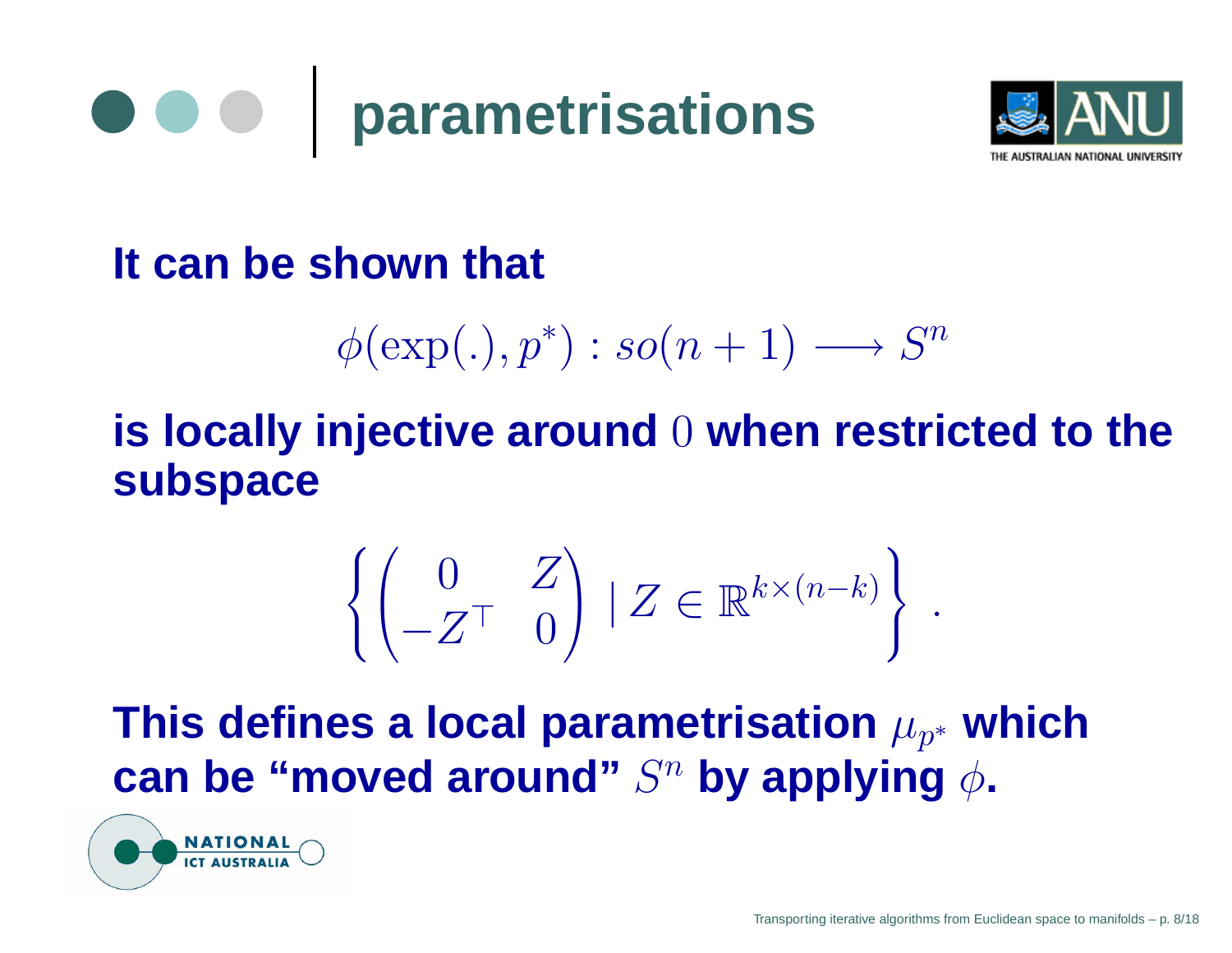



### $\boldsymbol{\mathsf{Let}}~\mu_{p}$  and  $\nu_{p}$  be two families of local **parametrisations and consider the iteration**

#### $p_{k+1}=\nu_{p_k}$  $_{k}({\rm N}(f \circ \mu_{p_{k}}% ^{p_{k}}),\mu_{p_{k}}^{p_{k}}))$  $_p)(0)), \quad p_0$  $_0\in M$

### **which is defined for every twice differentiable**function  $f : M \longrightarrow \mathbb{R}$ .

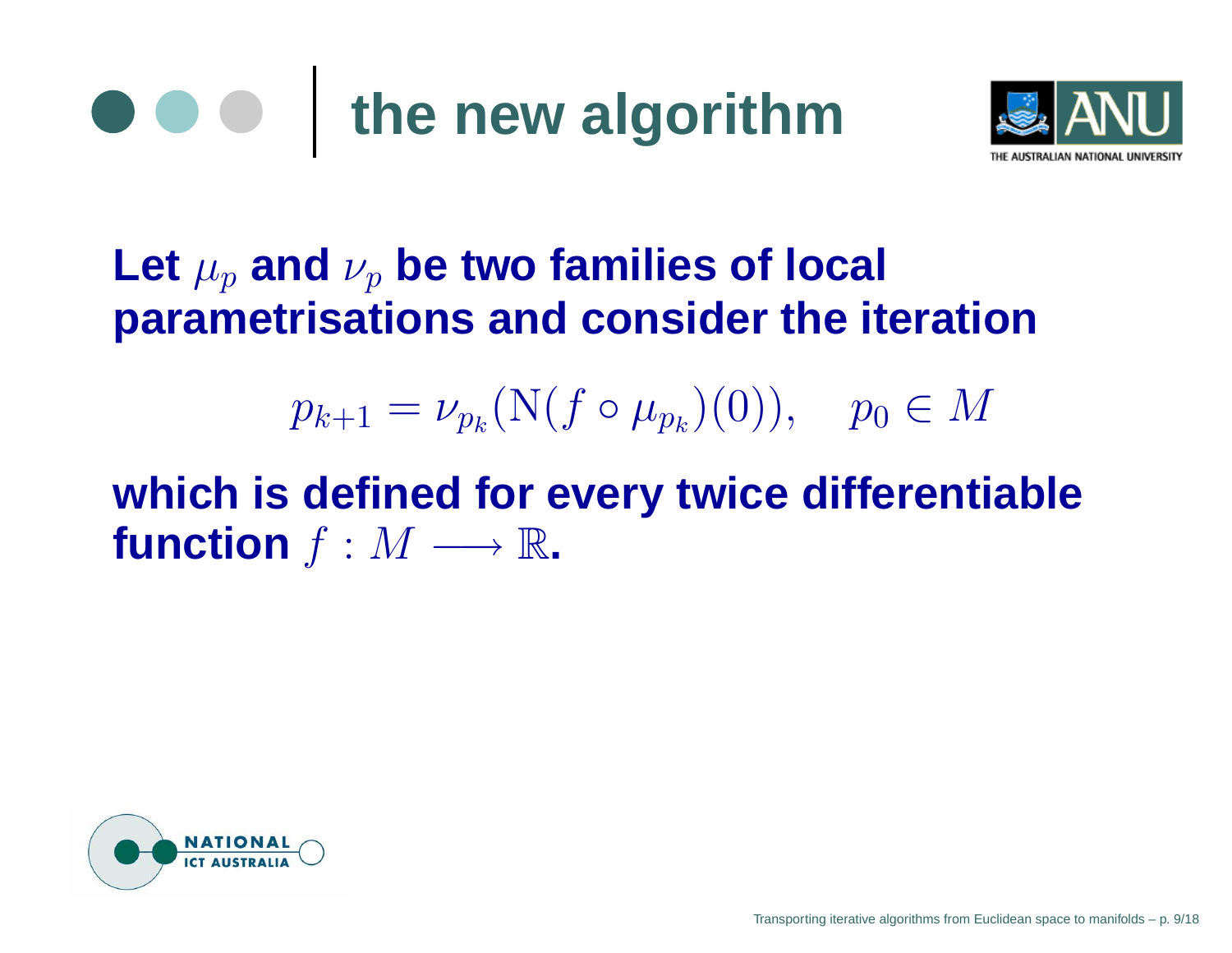

### $\boldsymbol{\mathsf{Let}}~\mu_{p}$  and  $\nu_{p}$  be two families of local **parametrisations and consider the iteration**

 $p_{k+1}=\nu_{p_k}$  $_{k}({\rm N}(f \circ \mu_{p_{k}}% ^{p_{k}}),\mu_{p_{k}}^{p_{k}}))$  $_p)(0)), \quad p_0$  $_0\in M$ 

**which is defined for every twice differentiable** $\mathbf{function}\;f:M\longrightarrow\mathbb{R}\text{.}$ 

 $\boldsymbol{\mathsf{Note}}$  that for  $M=\mathbb{R}^n$  and  $\nu_p=\mu_p$  the obvious  $\mathbf{p}$  arametrisation  $x\mapsto p+x$  this is the standard **Newton method.**

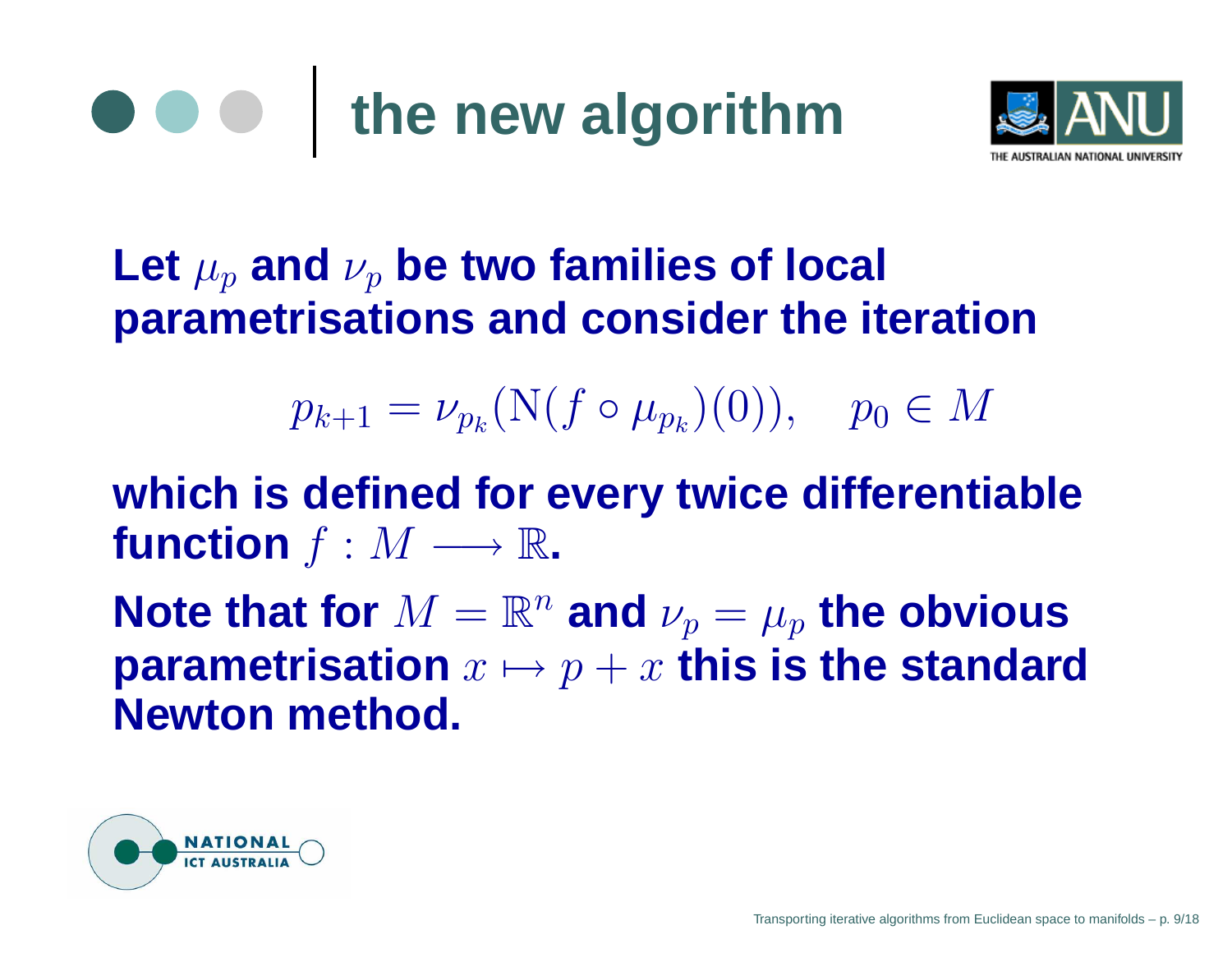



 **Theorem: If**  $\mu_p$  and  $\nu_p$  are smooth around a **non-degenerate critical point** <sup>p</sup><sup>∗</sup> **of** f **and if**  $\bm{w}'_{p^*}(0) = \nu'_{p^*}(0)$  then our algorithm **converges locally quadratic to** <sup>p</sup><sup>∗</sup>**.**

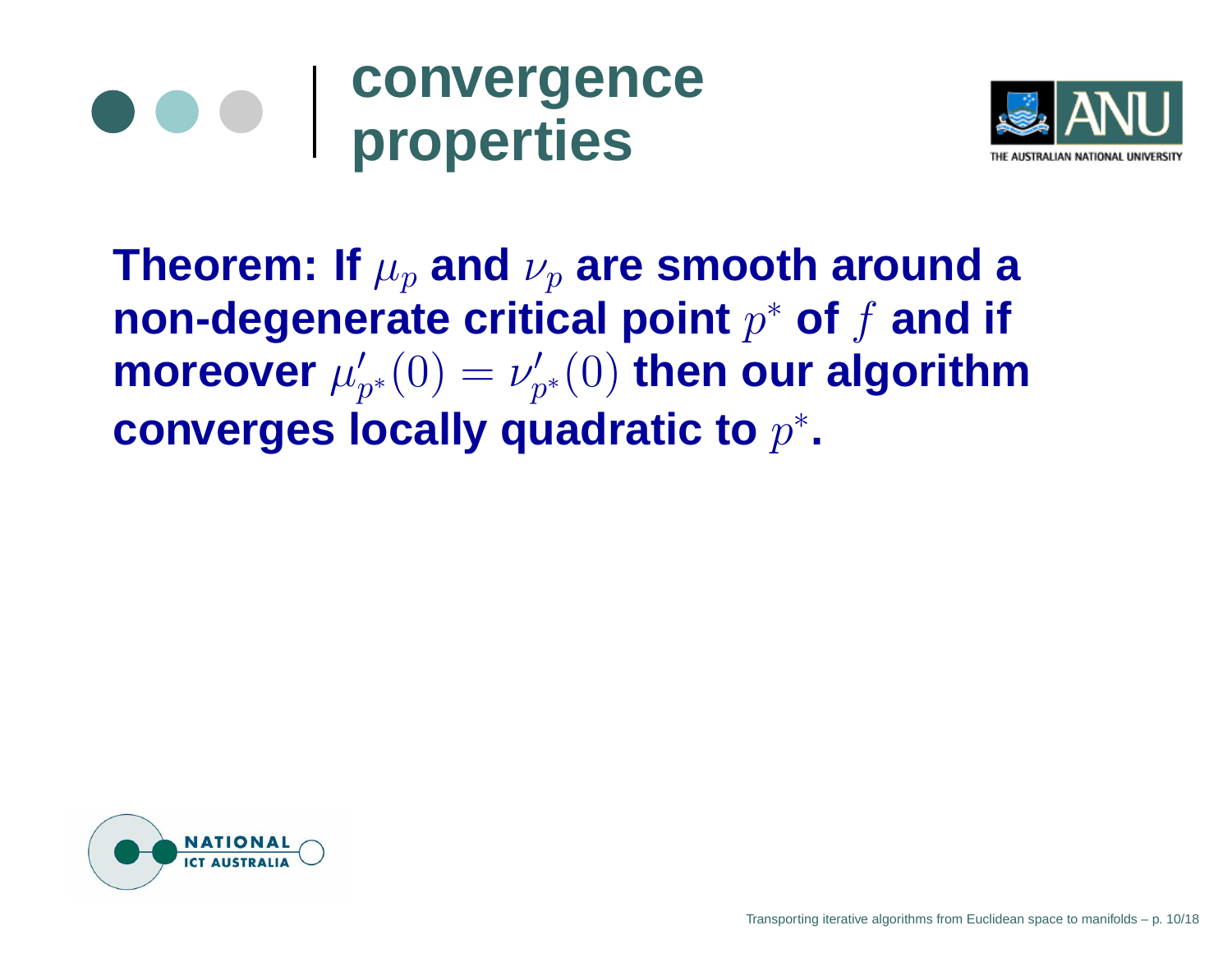### **convergenceproperties**



 **Theorem: If**  $\mu_p$  and  $\nu_p$  are smooth around a **non-degenerate critical point** <sup>p</sup><sup>∗</sup> **of** f **and if**  $\bm{w}'_{p^*}(0) = \nu'_{p^*}(0)$  then our algorithm **converges locally quadratic to** <sup>p</sup><sup>∗</sup>**.**

**In general, nothing is said (and known) aboutglobal convergence.**

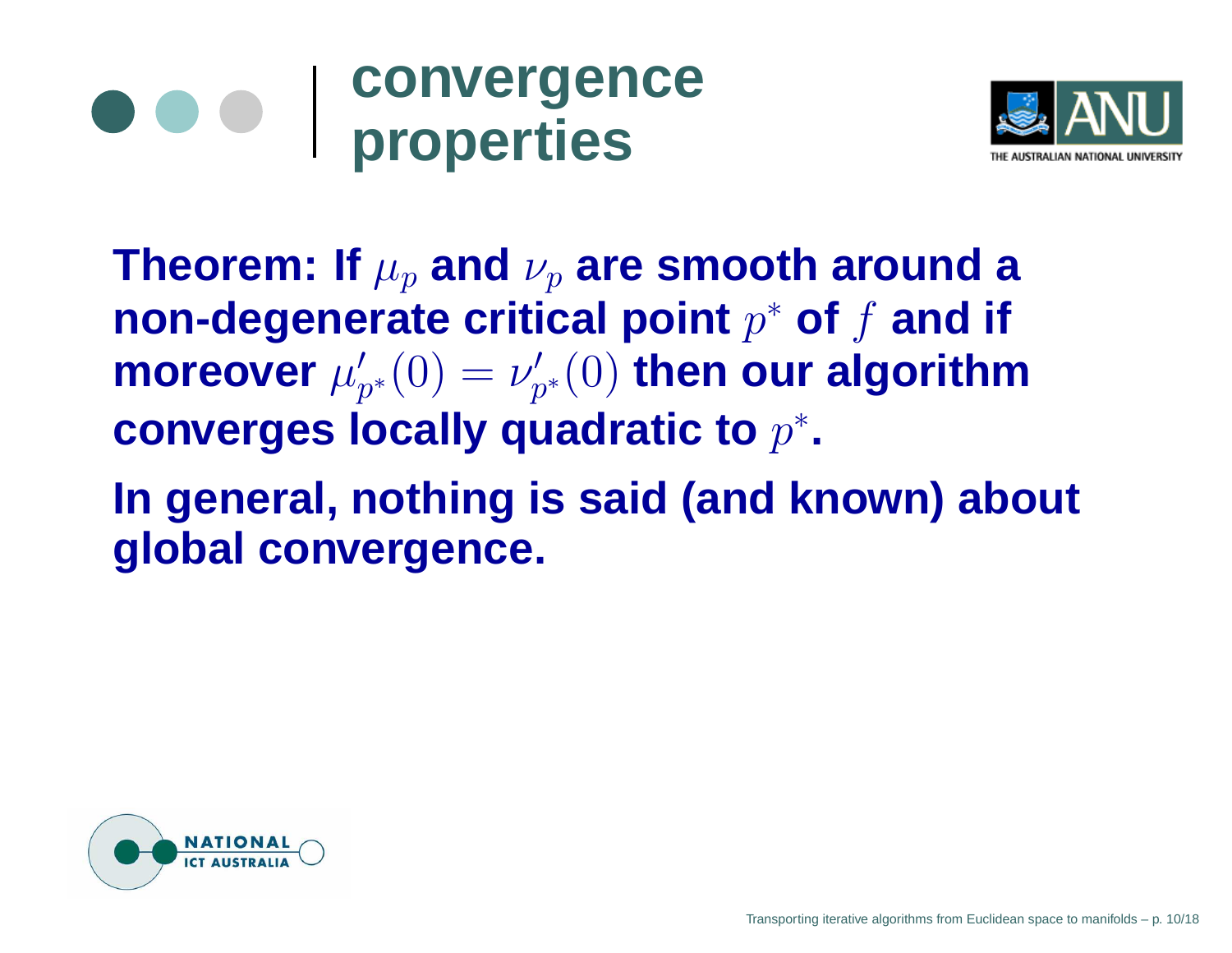



**Consider <sup>a</sup> real symmetric** $\mathbf{c}$   $n \times n$  **matrix**  $N$  with<br> $\leq \mathbf{c}$  $\mathsf{eigenvalues}\ \lambda_1 \geq \cdots \geq \lambda_k > \lambda_{k+1} \geq \cdots \geq \lambda_n.$  Its<br>Latimonsional principal oigonspace is the k**-dimensional principal eigenspace is the subspace spanned by the eigenvectors to** $\lambda_1, \ldots, \lambda_k$ .

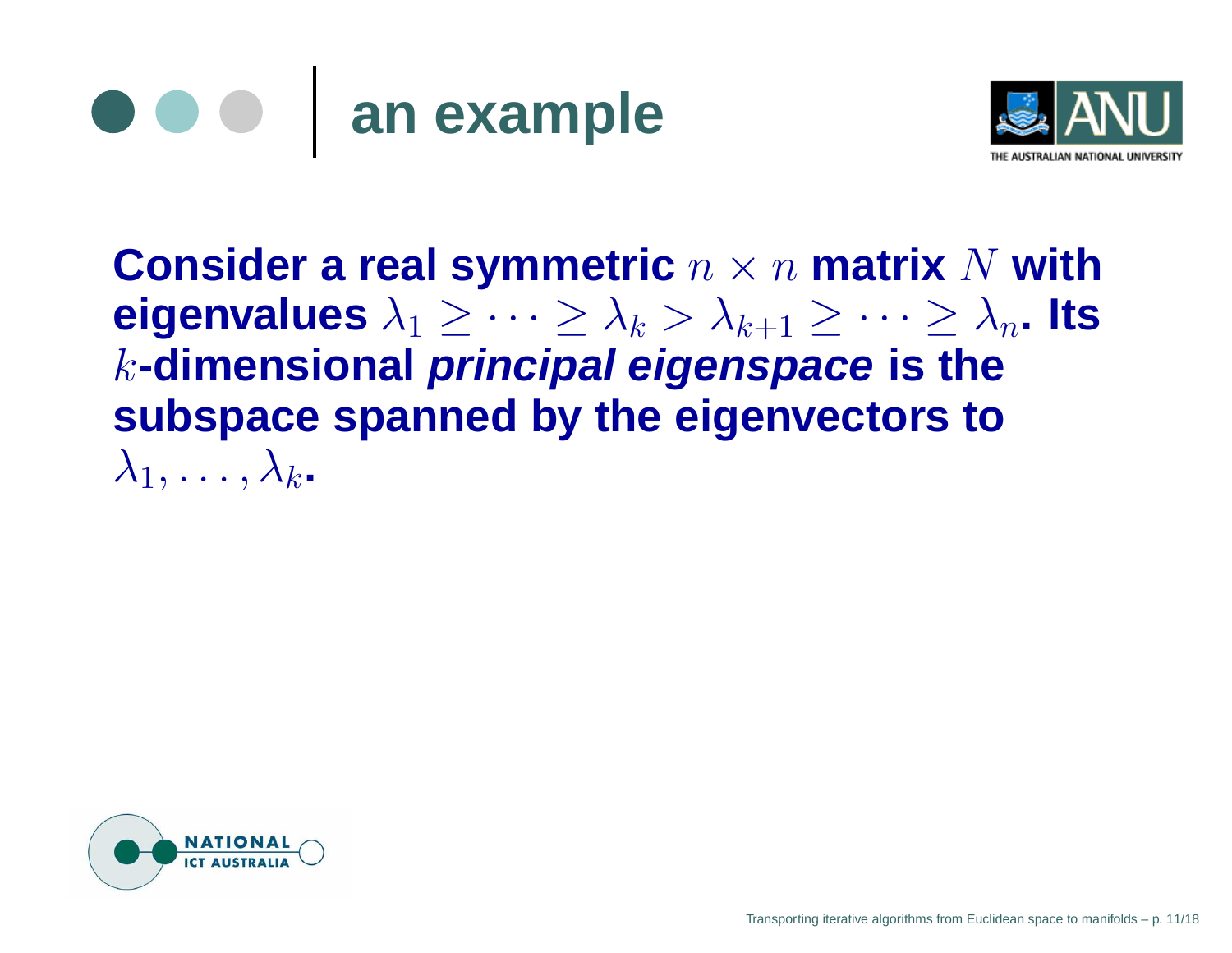



**Consider <sup>a</sup> real symmetric** $\mathbf{c}$   $n \times n$  **matrix**  $N$  with<br> $\leq \mathbf{c}$  $\mathsf{eigenvalues}\ \lambda_1 \geq \cdots \geq \lambda_k > \lambda_{k+1} \geq \cdots \geq \lambda_n.$  Its<br>Latimonsional principal oigonspace is the k**-dimensional principal eigenspace is the subspace spanned by the eigenvectors to** $\lambda_1, \ldots, \lambda_k$ .

### **Consider the function (generalised Rayleighquotient)**

$$
f: \text{Grass}(k, n) \longrightarrow \mathbb{R}, [X] \mapsto \text{tr } X^{\top} N X
$$

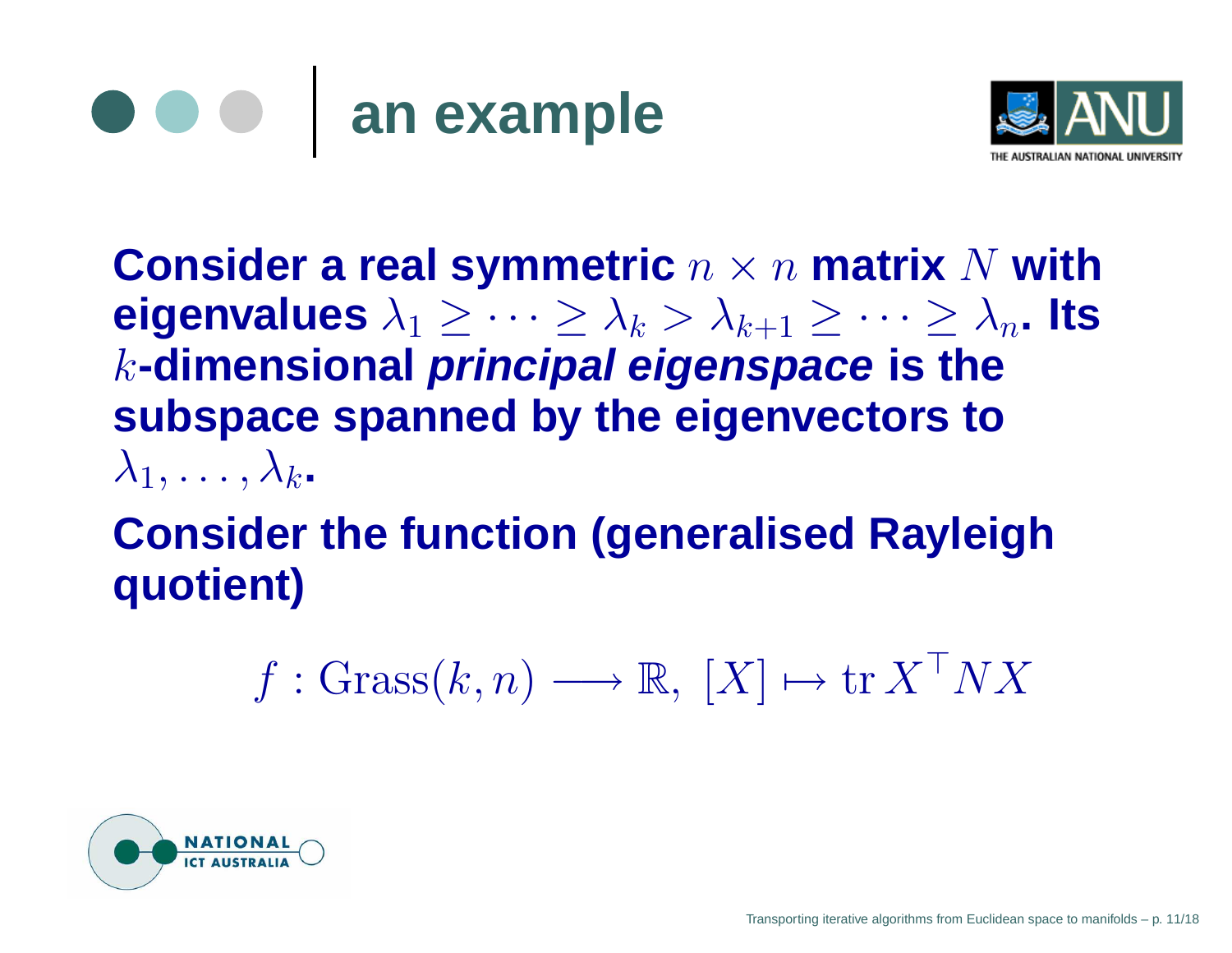



### $\mu_p$  is given by

$$
p = \begin{bmatrix} Q \begin{pmatrix} I \\ 0 \end{pmatrix} \end{bmatrix}
$$

$$
\mu_p(Z) = \begin{bmatrix} Q \exp \begin{pmatrix} 0 & Z \\ -Z^T & 0 \end{pmatrix} \begin{pmatrix} I \\ 0 \end{pmatrix} \end{bmatrix}
$$

**where**  $Q \in O(n)$  and  $Z$  is  $k \times (n - k)$ .

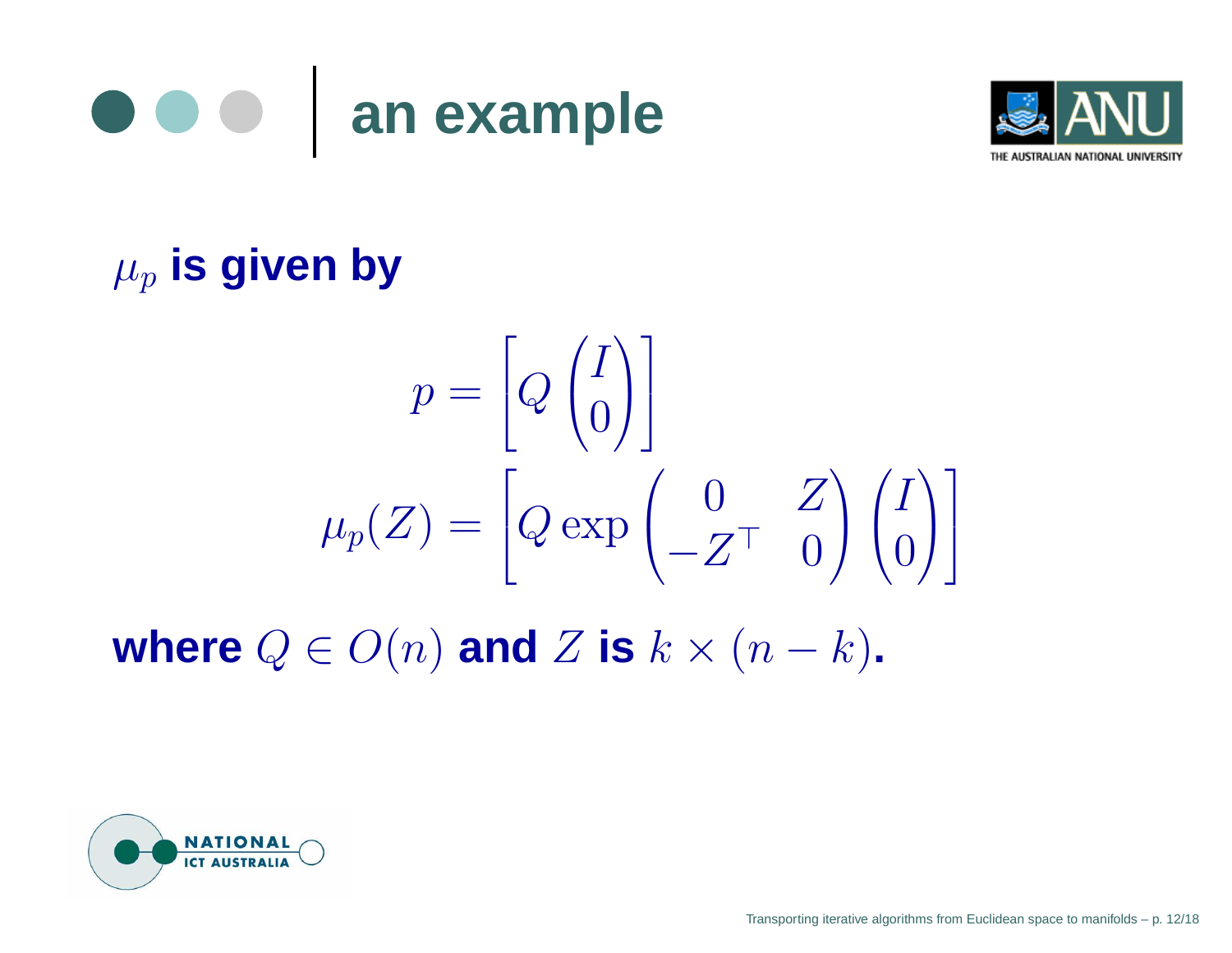



#### **Then**

$$
\text{grad}(f \circ \mu_p)(0) = \left[Q^\top N Q, \begin{pmatrix} I & 0 \\ 0 & 0 \end{pmatrix}\right] = \begin{pmatrix} 0 & -N_{12} \\ N_{12}^\top & 0 \end{pmatrix}
$$

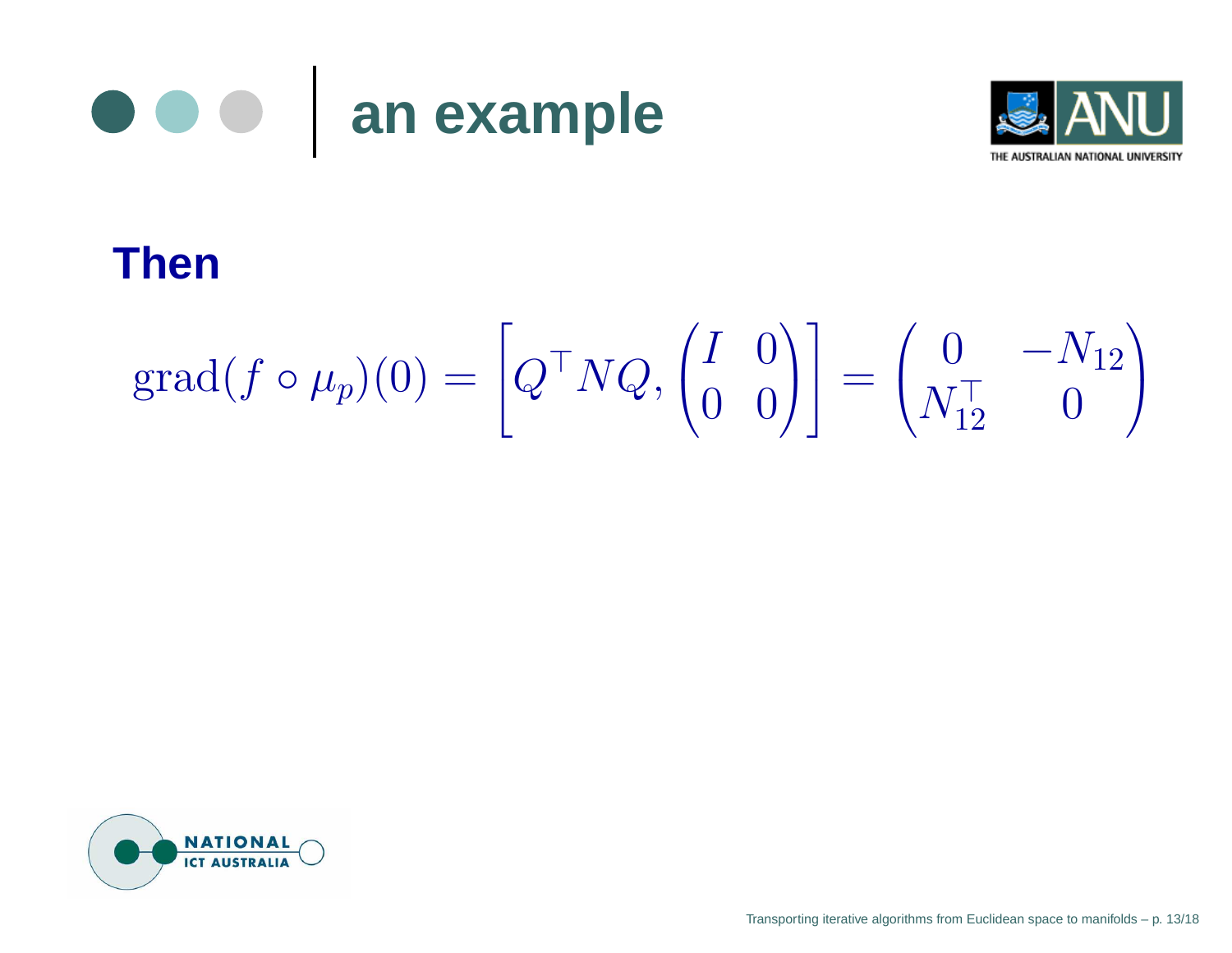



#### **Then**

$$
\text{grad}(f \circ \mu_p)(0) = \left[Q^\top N Q, \begin{pmatrix} I & 0 \\ 0 & 0 \end{pmatrix}\right] = \begin{pmatrix} 0 & -N_{12} \\ N_{12}^\top & 0 \end{pmatrix}
$$

#### **and**

$$
\text{Hess}(f \circ \mu_p)(0)Z = \begin{pmatrix} 0 & ZN_{22} - N_{11}Z \\ Z^\top N_{11} - N_{12}Z^\top & 0 \end{pmatrix}
$$

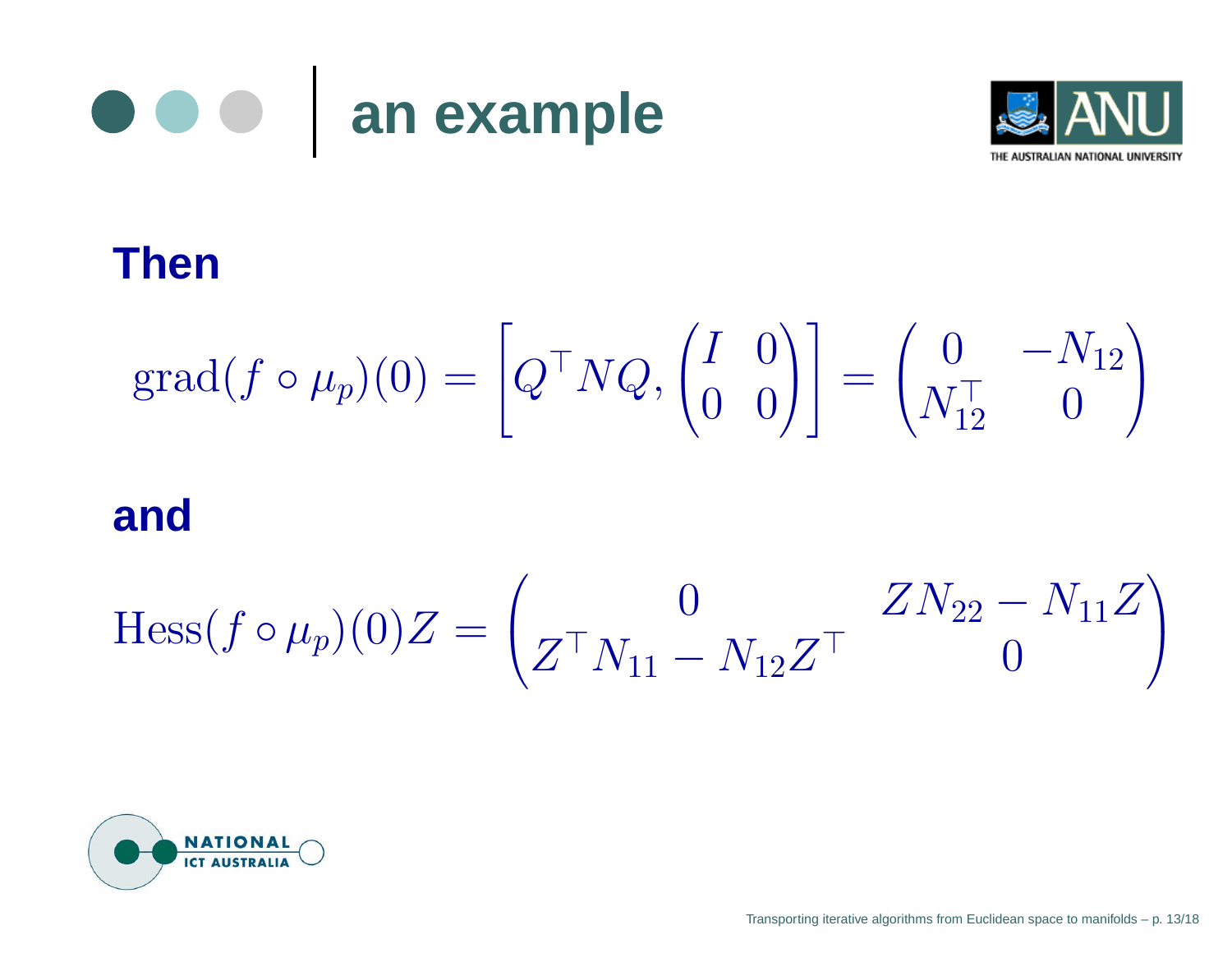



### ${\bf So\; computing\; N}(f\circ \mu_p)(0)$  amounts to solving the **Sylvester equation**

#### $N_{11}Z$  $Z - ZN_{22} = -N_{12}$



Transporting iterative algorithms from Euclidean space to manifolds – p. 14/18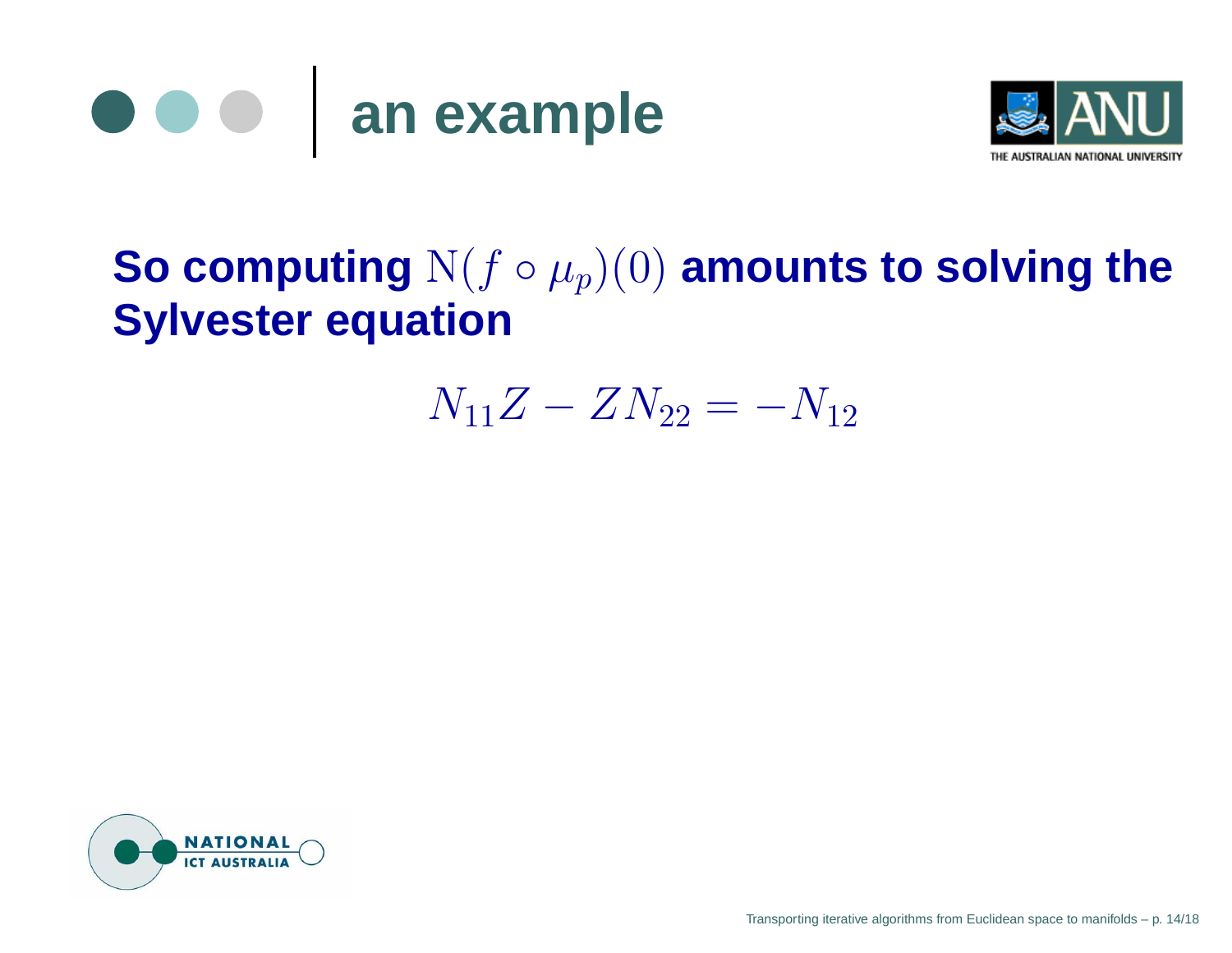



### ${\bf So\; computing\; N}(f\circ \mu_p)(0)$  amounts to solving the **Sylvester equation**

$$
N_{11}Z - ZN_{22} = -N_{12}
$$

### **This** <sup>Z</sup> **could than be plugged into**

$$
\nu_p(Z) = \left[Q \exp \begin{pmatrix} 0 & Z \\ -Z^\top & 0 \end{pmatrix} \begin{pmatrix} I \\ 0 \end{pmatrix} \right]
$$

### **to get <sup>a</sup> new** <sup>Q</sup>**.**

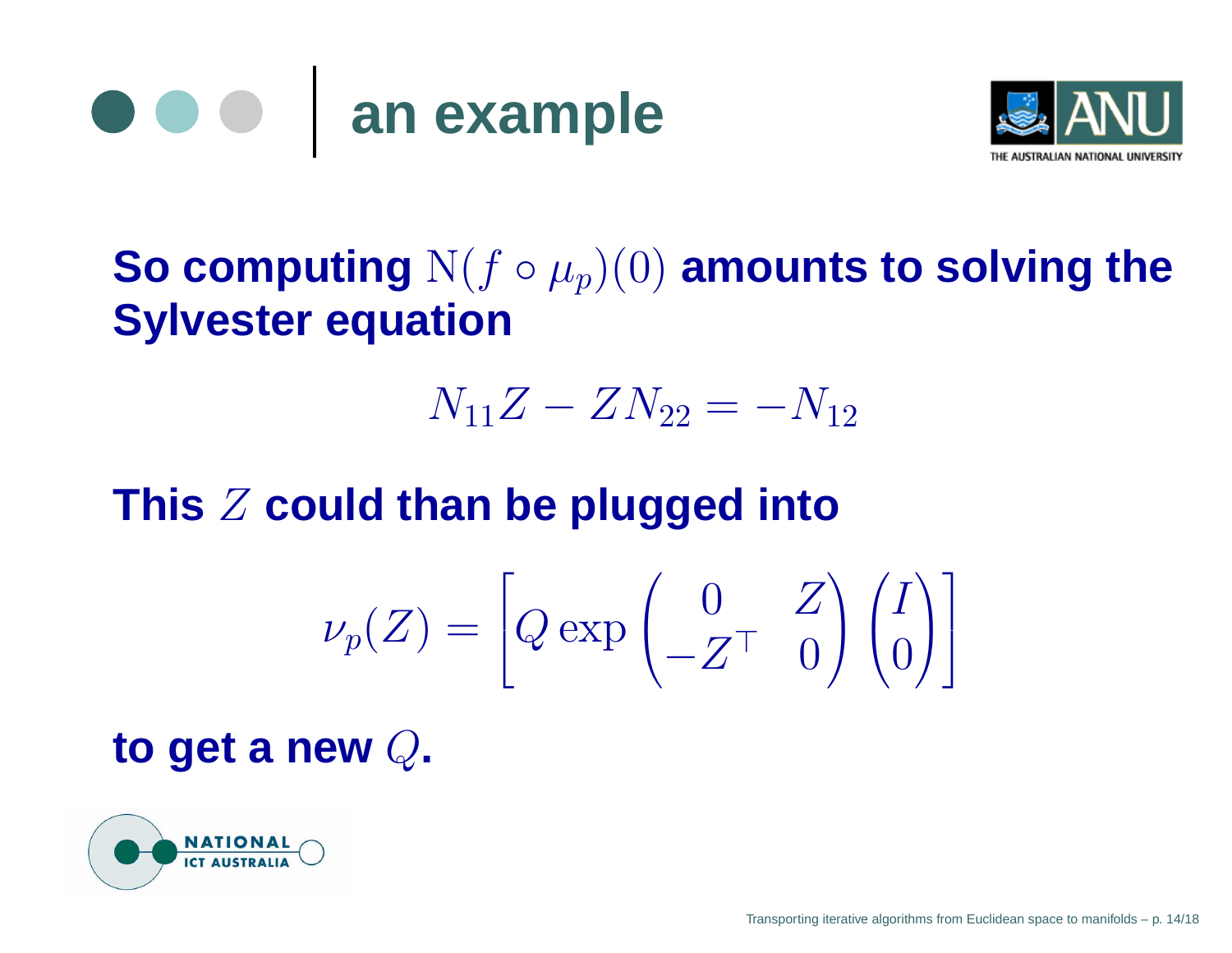



### **It's much better though to use an orthogonal projection onto** <sup>O</sup>(n) **instead by computing <sup>a</sup>** QR**-decomposition of**

$$
\begin{pmatrix} I \\ -Z^T \end{pmatrix} = Q_Z R
$$

and to use  $QQ_Z$  as the new  $Q$ .

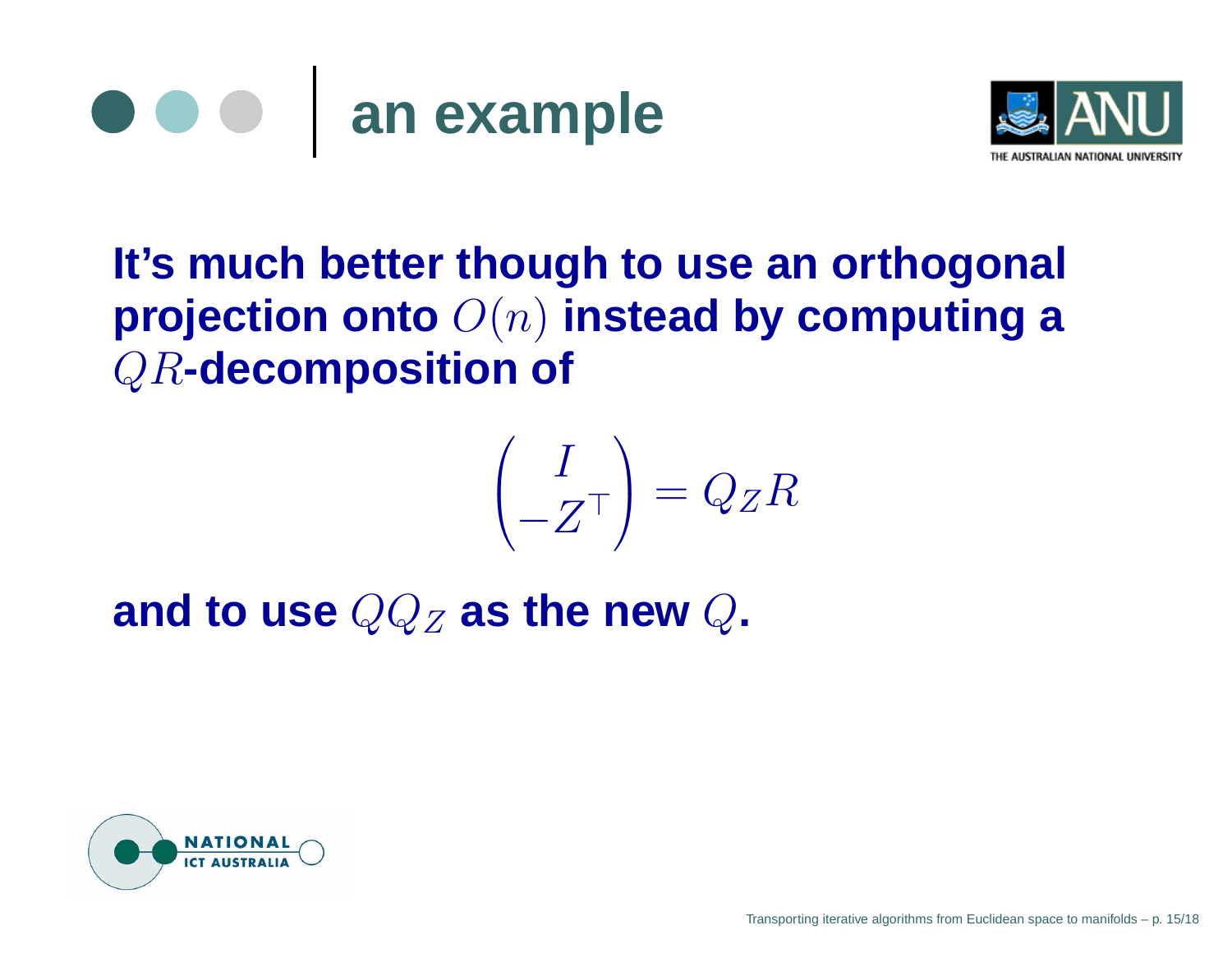# **general iterates**



 $\textbf{Replacing the Newton iteration} \ \mathrm{N}(f): \mathbb{R}^n \longrightarrow \mathbb{R}^n.$  $\mathbf{b}$ **y** any other iteration  $\mathrm{G}(f): \mathbb{R}^n \longrightarrow \mathbb{R}^n$  that is **locally** order  $q$  converging to non-degenerate **critical points of**f**, we can derive sufficient** ${\bf c}$  onditions on a family  $\mu_p$  of local **parametrisations that guarantee local order**  $q$ **convergence of the "transported algorithm"**

> $p_{k+1}=\mu_{p_k}$  $_{k}(\mathrm{G}(\mathcal{f} \circ \mu_{p_{k}}% ,\mathcal{F}_{k}))=\mu_{p_{k}}(\mathcal{G}(\mathcal{f} \circ \mathcal{G} \circ \mathcal{G} \circ \mathcal{G} \circ \mathcal{G} \circ \mathcal{G} \circ \mathcal{G} \circ \mathcal{G} \circ \mathcal{G} \circ \mathcal{G} \circ \mathcal{G} \circ \mathcal{G} \circ \mathcal{G} \circ \mathcal{G} \circ \mathcal{G} \circ \mathcal{G} \circ \mathcal{G} \circ \mathcal{G} \circ \mathcal{G} \circ \mathcal{G} \circ \mathcal{G} \circ \mathcal{G}$  $_p)(0)), \quad p_0$  $_0\in M$

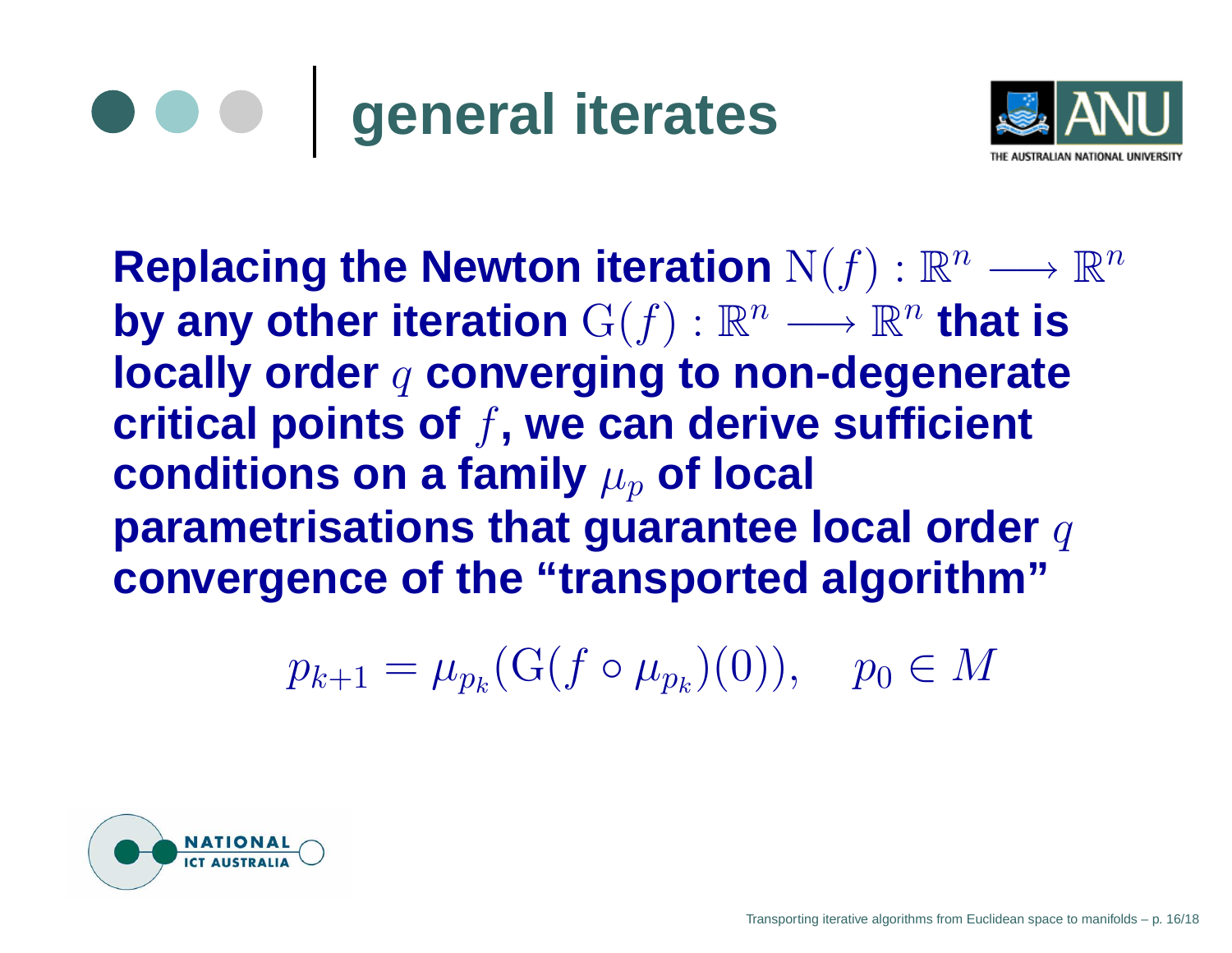



## $\mathsf{Let} \; \mathrm{G}(f) : \mathbb{R}^n \longrightarrow \mathbb{R}^n$  be defined by  $\mathrm{G}(f)(x):=g(x,f(x),\mathrm{grad}\, f(x),\mathrm{Hess}\, f(x))$ **where**

$$
g: \mathbb{R}^n \times \mathbb{R} \times \mathbb{R}^n \times \mathbb{R}^{n \times n} \longrightarrow \mathbb{R}^n
$$

**is sufficiently smooth.**

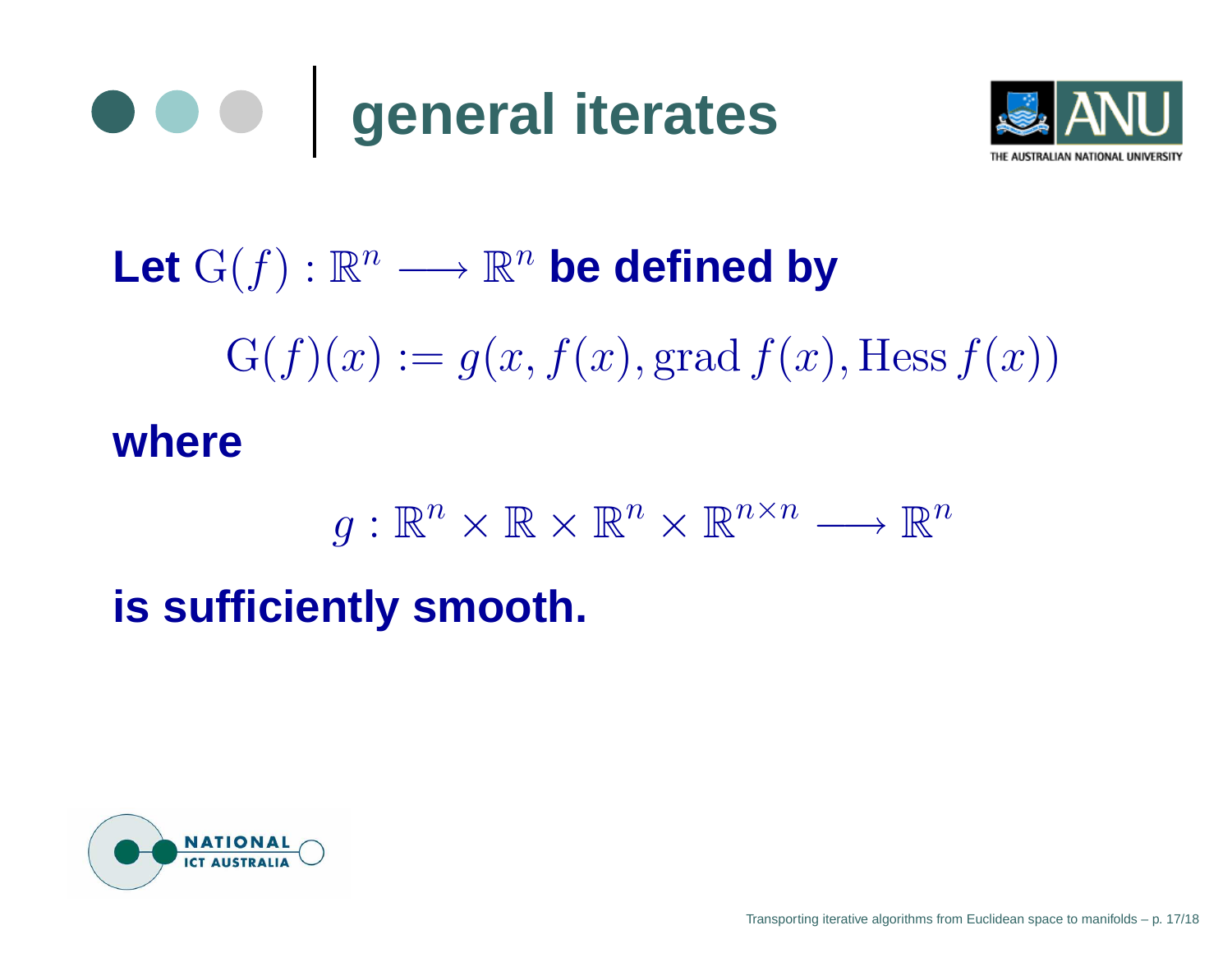



## $\mathsf{Let} \; \mathrm{G}(f) : \mathbb{R}^n \longrightarrow \mathbb{R}^n$  be defined by  $\mathrm{G}(f)(x):=g(x,f(x),\mathrm{grad}\, f(x),\mathrm{Hess}\, f(x))$ **where**

$$
g: \mathbb{R}^n \times \mathbb{R} \times \mathbb{R}^n \times \mathbb{R}^{n \times n} \longrightarrow \mathbb{R}^n
$$

### **is sufficiently smooth.**

For  $N(f)$  it would be  $g(x, \alpha, y, Z) =$  $x-Z^{-1}$ y**.**

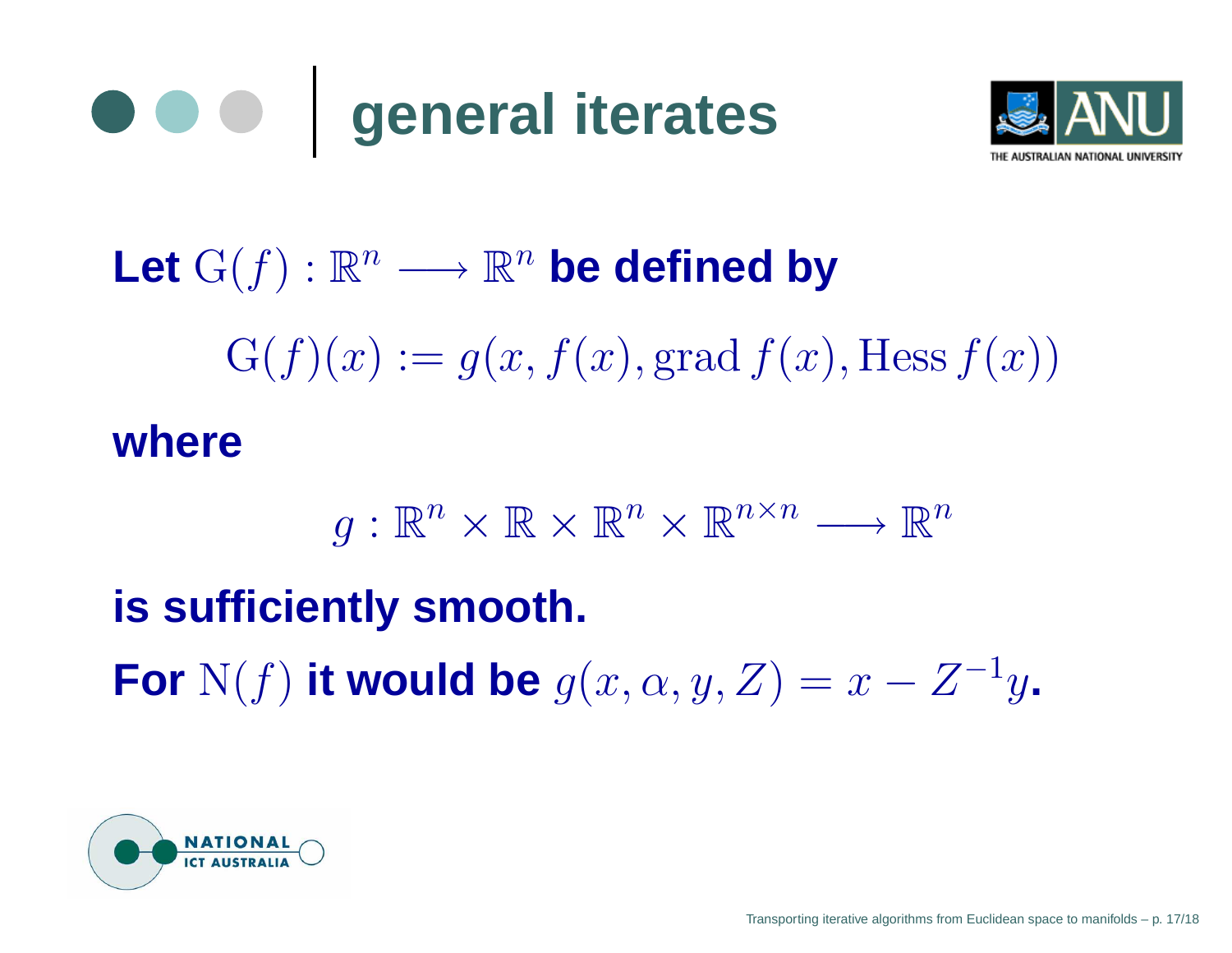



**Theorem: If** G(.) **is order** q **locally convergent to**<code>non-degenerate</code> critical points and  $\mu_p$  is a locally **smooth family of local parametrisations which are local diffeomorphisms then the transportedalgorithm is locally order**q **convergent tonon-degenerate critical points.**

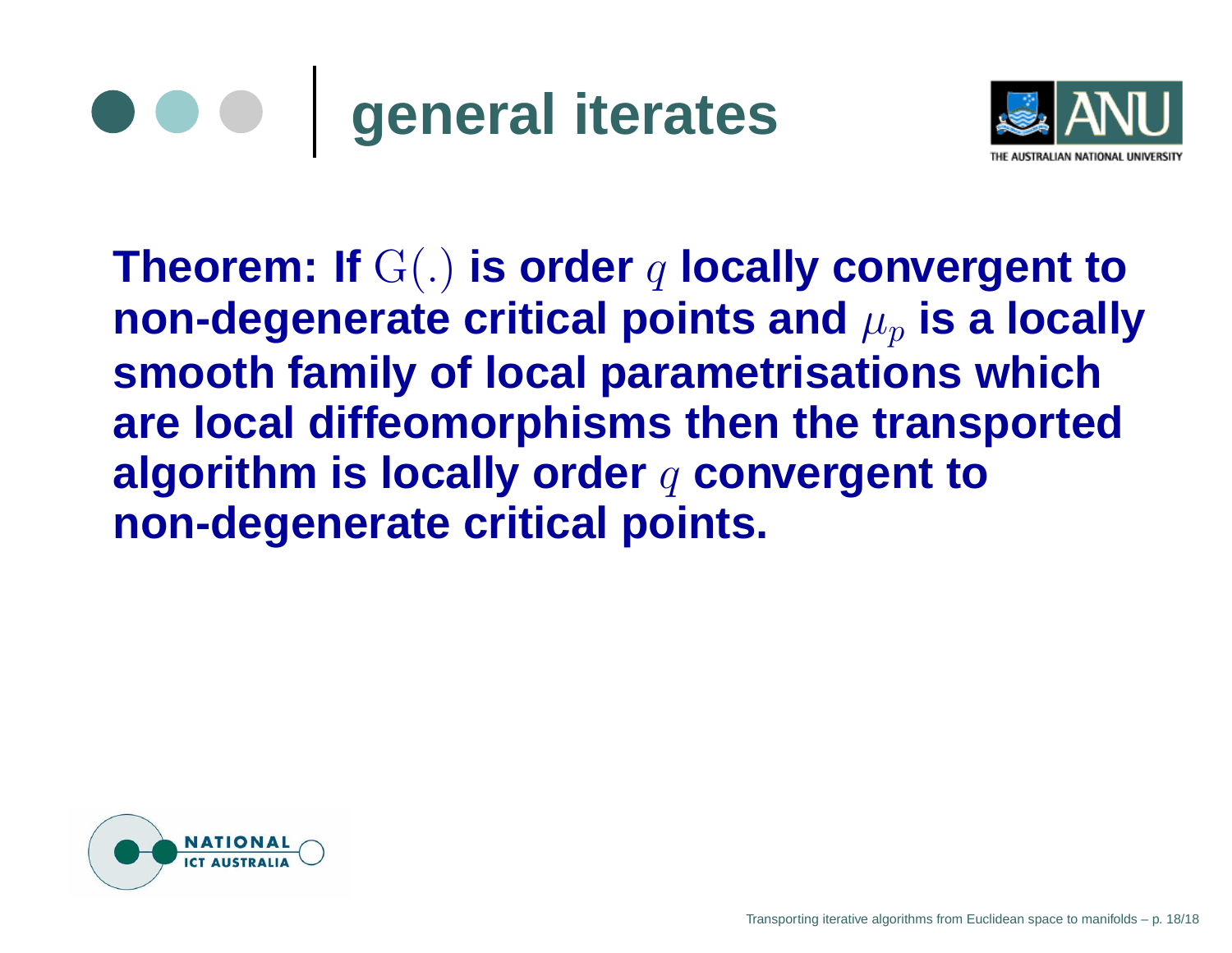## **general iterates**



**Theorem: If** G(.) **is order** q **locally convergent to**<code>non-degenerate</code> critical points and  $\mu_p$  is a locally **smooth family of local parametrisations which are local diffeomorphisms then the transportedalgorithm is locally order**q **convergent tonon-degenerate critical points.**

**This result can be further generalised (seeforthcoming** paper).